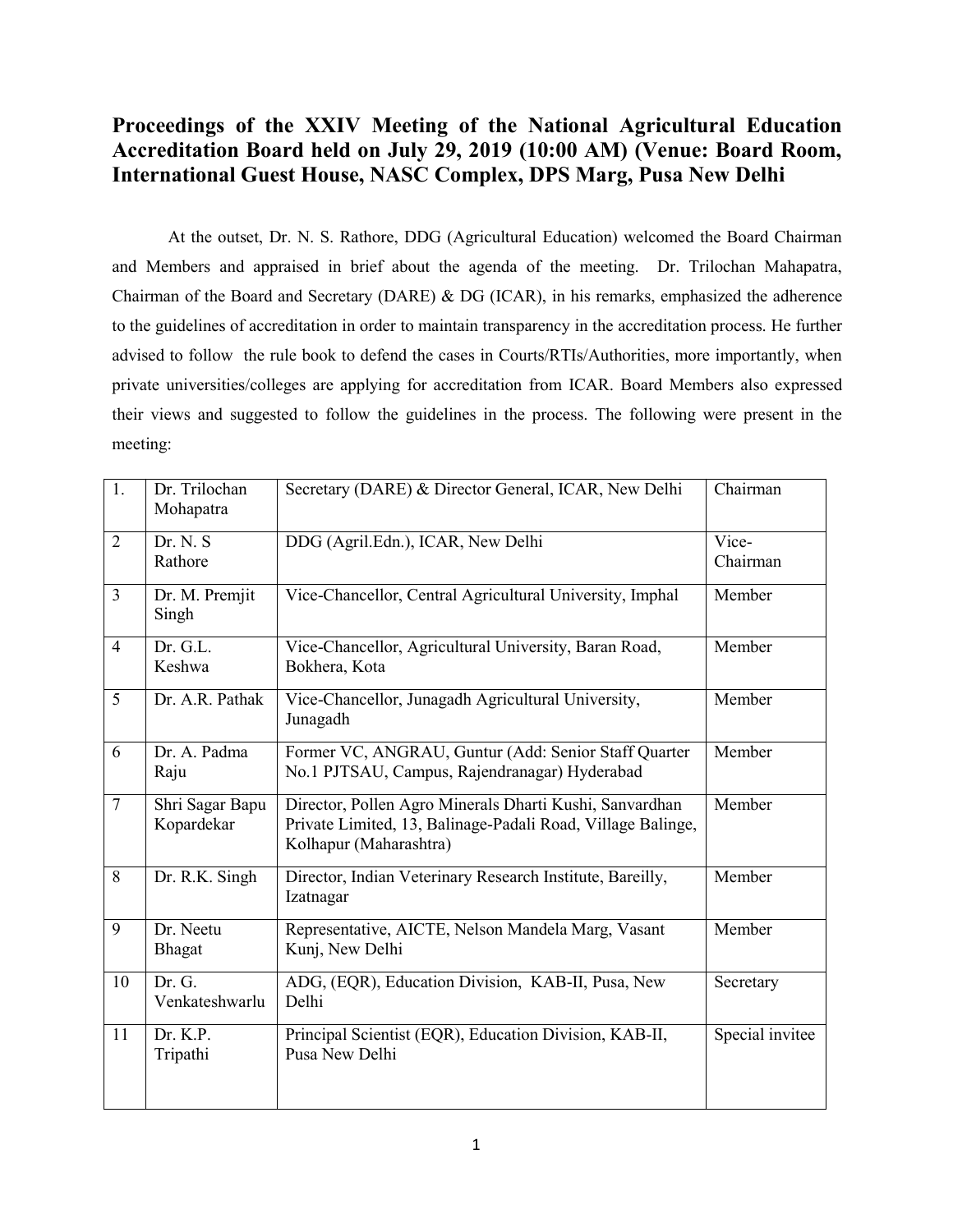**1. Confirmation of the Proceedings of the NAEAB Meeting held on 29/03/2019:** Since, no comment was received from the Members, therefore Board approved the proceedings.

## **2. Accreditation to Agricultural Universities/Colleges/Universities**

# **2.1 University of Agricultural Sciences, Raichur**

2.1.1 The following colleges and programmes were approved for accreditation for a period of five years with the score mentioned against each:

| Sl.  | Name of the College/Programme                 | <b>Score</b> | <b>Eligibility for</b> |
|------|-----------------------------------------------|--------------|------------------------|
| No.  |                                               |              | <b>Accreditation</b>   |
| 1.   | <b>College of Agriculture, Raichur</b>        | 3.32         | Eligible               |
| 1.1  | B.Sc. (Hons) Agriculture                      | 3.22         | Eligible               |
| 1.2  | M.Sc. Agricultural Economics                  | 3.20         | Eligible               |
| 1.3  | M.Sc. Agricultural Entomology                 | 3.20         | Eligible               |
| 1.4  | M.Sc. Extension Education                     | 3.20         | Eligible               |
| 1.5  | M.Sc. Agricultural Microbiology               | 3.20         | Eligible               |
| 1.6  | M.Sc. Agronomy                                | 3.20         | Eligible               |
| 1.7  | M.Sc. Crop Physiology                         | 3.20         | Eligible               |
| 1.8  | M.Sc. Genetics & Plant Breeding               | 3.20         | Eligible               |
| 1.9  | M.Sc. Horticulture                            | 3.20         | Eligible               |
| 1.10 | M.Sc. Molecular Biology & Agri. Biotechnology | 3.20         | Eligible               |
| 1.11 | M.Sc. Plant Pathology                         | 3.20         | Eligible               |
| 1.12 | M.Sc. Seed Sciences & Technology              | 3.20         | Eligible               |
| 1.13 | M.Sc. Soil Science & Agricultural Chemistry   | 3.20         | Eligible               |
| 1.14 | Ph.D. Agricultural Entomology                 | 3.20         | Eligible               |
| 1.15 | Ph.D. Agronomy                                | 3.20         | Eligible               |
| 1.16 | Ph.D. Genetics & Plant Breeding               | 3.20         | Eligible               |
| 1.17 | Ph.D. Plant Pathology                         | 3.20         | Eligible               |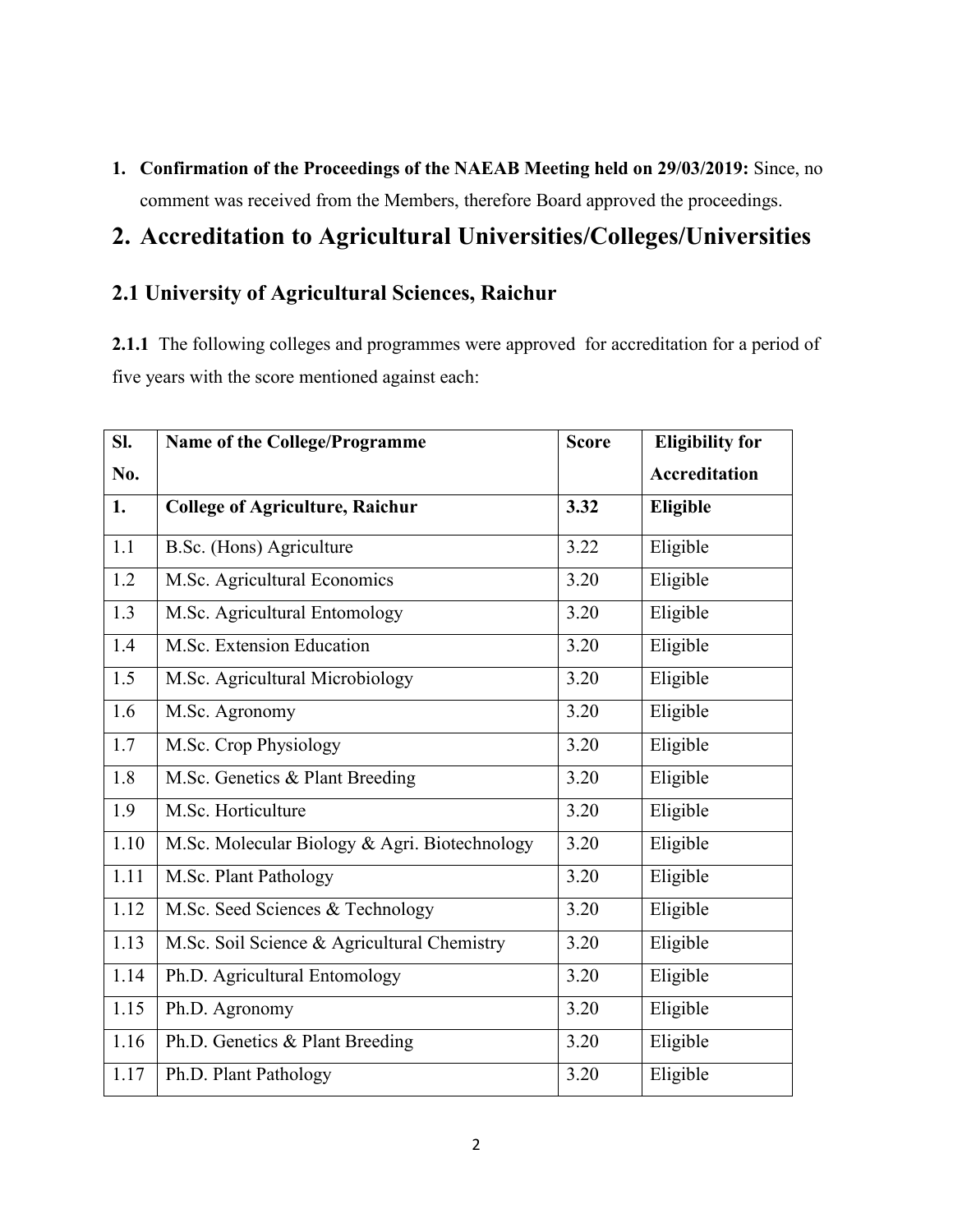| 1.18             | Ph.D. Extension Education                           | 3.20 | Eligible        |
|------------------|-----------------------------------------------------|------|-----------------|
| 1.19             | Ph.D. Seed Sciences & Technology                    | 3.20 | Eligible        |
| 1.20             | Ph.D. Soil Science & Agricultural Chemistry         | 3.20 | Eligible        |
| 1.21             | Ph.D. Agricultural Economics                        | 3.20 | Eligible        |
| 2.               | <b>College of Agricultural Engineering, Raichur</b> | 3.21 | Eligible        |
| 2.1              | <b>B.Tech. Agricultural Engineering</b>             | 3.00 | Eligible        |
| 2.2              | M.Tech. Processing & Food Engineering               | 3.00 | Eligible        |
| 2.3              | M.Tech. Farm Machinery and Power Engineering        | 3.00 | Eligible        |
| 2.4              | M.Tech. Soil and Water Engineering                  | 3.00 | Eligible        |
| 2.5              | Ph.D Processing & Food Engineering                  | 3.00 | Eligible        |
| 2.6              | Ph.D Farm Machinery and Power Engineering           | 3.00 | Eligible        |
| 2.7              | Ph.D. Soil and Water Engineering                    | 3.00 | Eligible        |
| 3.               | College of Agriculture, Bheemarayangudi             | 2.87 | Eligible        |
| 3.1              | <b>B.Sc (Hons) Agriculture</b>                      | 3.00 | Eligible        |
| $\overline{4}$ . | College of Agriculture, Kalaburgi                   | 2.82 | Eligible        |
| 4.1              | <b>B.Sc (Hons) Agriculture</b>                      | 2.77 | Eligible        |
| 5.               | <b>University of Agricultural Sciences, Raichur</b> | 2.83 | <b>Eligible</b> |

**2.1.2** The PRT has **not evaluated** the Ph D. programmes in Agriculture Microbiology, Crop Physiology and Horticulture as these were initiated in the academic session 2016-17 and first batch of students have not yet passed out.

2.1.3 University of Agricultural Sciences, Raichur was approved for accreditation with score **2.94** and **"B"** grade for a period of five years.

## **2.2 PG Programmes in Tamil Nadu Agricultural University, Coimbatore**

**2.2.1** The following PG programmes in their respective colleges were approved for accreditation for a period co-terminus with the University accreditation with the score mentioned against each: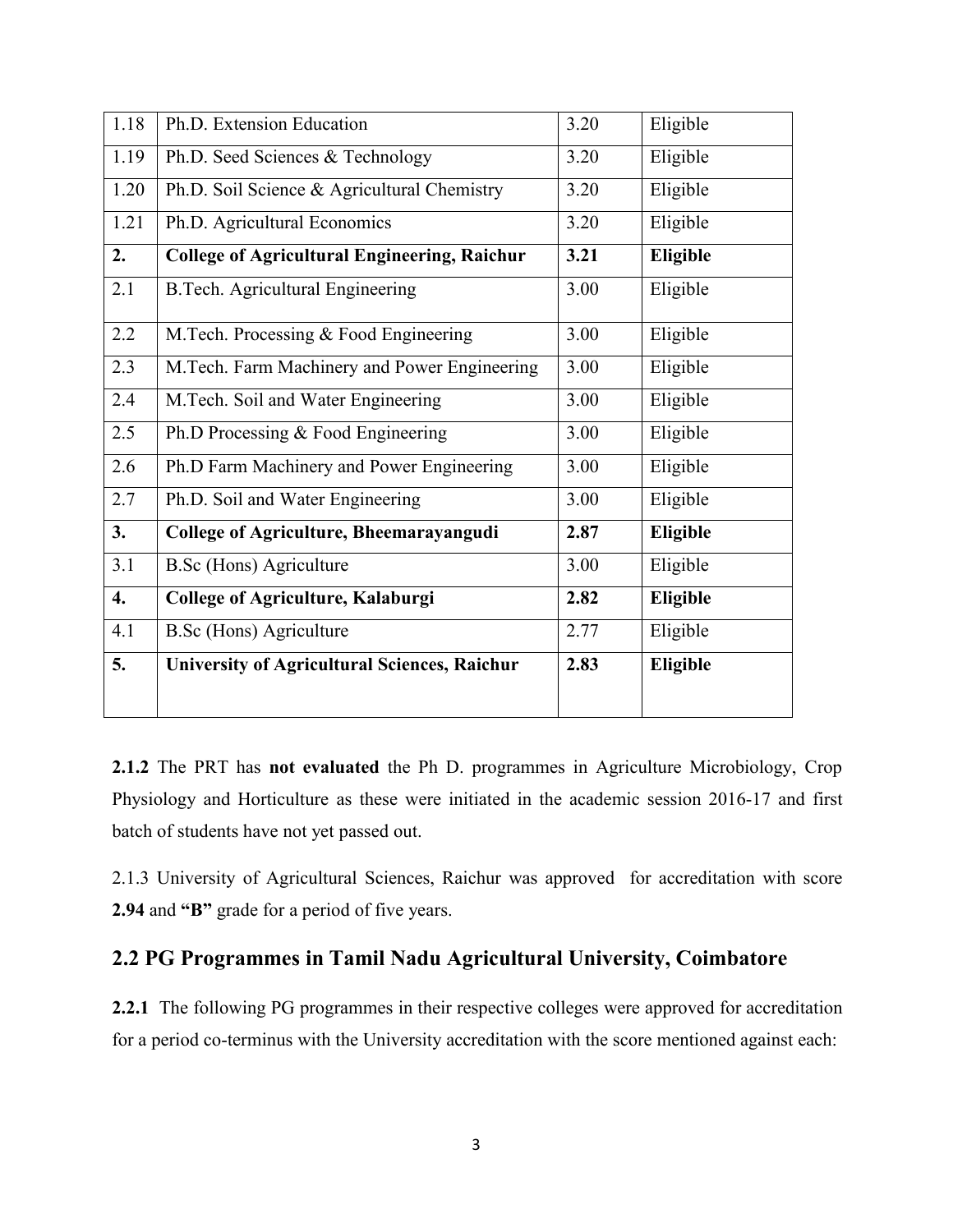| SI.      | Name of the College/Programme                 | <b>Score</b> | <b>Eligibility for</b> |
|----------|-----------------------------------------------|--------------|------------------------|
| No.      |                                               |              | <b>Accreditation</b>   |
| 1.       | <b>AC&amp;RI, Coimbatore</b>                  |              |                        |
| 1.1      | M.Sc. (Ag.) in Agricultural Extension $\&$    | 3.0          | Eligible               |
|          | Communication                                 |              |                        |
| 1.2      | M.Sc. (Ag.) in Agricultural Economics         | 2.75         | Eligible               |
| 1.3      | M.Sc.(Ag.) in Agrometeorology                 | 2.75         | Eligible               |
| 1.4      | M.Sc. (Ag.) in Agronomy                       | 2.90         | Eligible               |
| 1.5      | M.Sc. (Ag.) in Biotechnology                  | 3.33         | Eligible               |
| 1.6      | M.Sc. (Ag.) in Entomology                     | 3.25         | Eligible               |
| 1.7      | M.Sc. (Ag.) in Plant Breeding and Genetics    | 3.25         | Eligible               |
| 1.8      | M.Sc. (Ag.) in Microbiology                   | 3.0          | Eligible               |
| 1.9      | MBA. Agri Business Management                 | 3.25         | Eligible               |
| $1.10\,$ | M.Sc.(Ag.) in Nematology                      | 3.1          | Eligible               |
| 1.11     | M.Sc.(Ag.) in Plant Pathology                 | 3.05         | Eligible               |
| 1.12     | M.Sc.(Ag.) in Plant Physiology                | 3.35         | Eligible               |
| 1.13     | M.Sc.(Ag.) in Seed Science & Technology       | 2.90         | Eligible               |
| 1.14     | M.Sc. (Ag.) in Soil Science and Agricultural  | 3.0          | Eligible               |
|          | Chemistry                                     |              |                        |
| 1.15     | M.Sc. (Ag.) in Statistics                     | 2.9          | Eligible               |
| 1.16     | Ph.Din Agricultural Extension & Communication | 3.0          | Eligible               |
| 1.17     | Ph.D in Agricultural Economics                | 3.0          | Eligible               |
| 1.18     | Ph.D in Agrometeorology                       | 3.0          | Eligible               |
| 1.19     | Ph.D in Agronomy                              | 3.15         | Eligible               |
| 1.20     | Ph.D in Plant Biotechnology                   | 3.15         | Eligible               |
| 1.21     | Ph.D in Entomology                            | 3.25         | Eligible               |
| 1.22     | Ph.D in Genetics & Plant Breeding             | 3.25         | Eligible               |
| 1.23     | Ph.D in Agricultural Microbiology             | 3.00         | Eligible               |
| 1.24     | Ph.D in Nematology                            | 3.00         | Eligible               |
| 1.25     | Ph.D in Plant Pathology                       | 3.30         | Eligible               |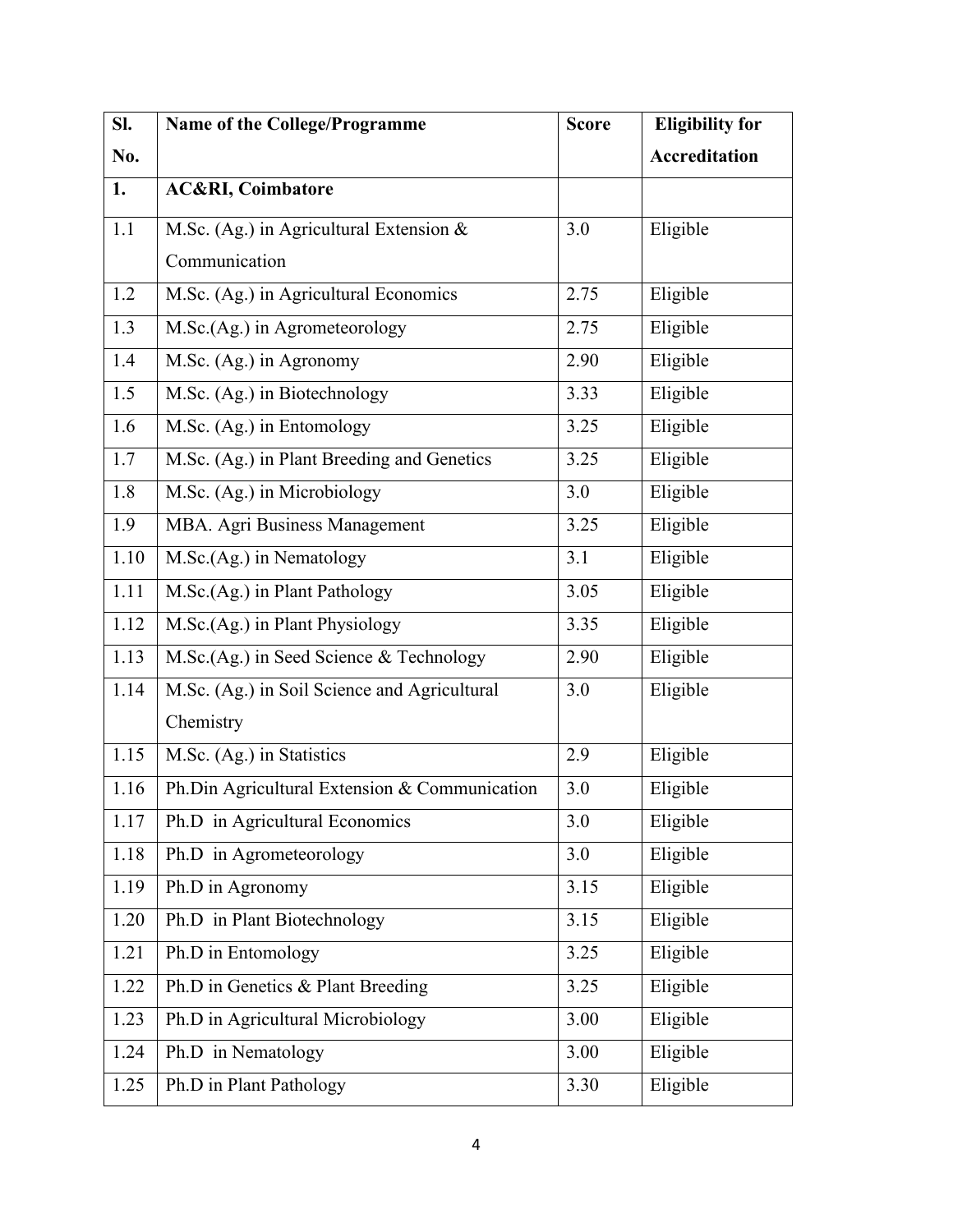| 1.26               | Ph.D in Plant Physiology                          | 3.30 | Eligible |
|--------------------|---------------------------------------------------|------|----------|
| 1.27               | Ph.D in Seed Science & technology                 | 3.00 | Eligible |
| 1.28               | Ph.D S in oil Science and Agricultural Chemistry  | 3.15 | Eligible |
| 2.                 | <b>HC&amp;RI, Coimbatore</b>                      |      |          |
| 2.1                | M.Sc (Hort.) in fruit Science                     | 3.0  | Eligible |
| 2.2                | M.Sc (Hort.) in Vegetable Science                 | 3.0  | Eligible |
| 2.3                | M.Sc (Hort.) in Floriculture and landscape        | 3.0  | Eligible |
|                    | Architecture                                      |      |          |
| 2.4                | M.Sc (Hort.) in Plantation, Spices, medicinal and | 3.0  | Eligible |
|                    | Aromatic crops                                    |      |          |
| 2.5                | Ph.D in Fruit Science                             | 3.0  | Eligible |
| 2.6                | Ph.D in Vegetable Science                         | 3.15 | Eligible |
| 2.7                | Ph.D in Floriculture and landscape Architecture   | 3.15 | Eligible |
| 2.8                | Ph.D in Plantation, Spices, medicinal and         | 3.15 | Eligible |
|                    | Aromatic crops                                    |      |          |
| 3.                 | <b>AEC&amp;RI</b> , coimbatore                    |      |          |
|                    |                                                   |      |          |
| 3.1                | M.Tech(Ag.Engg.) in Processing and food           | 3.0  | Eligible |
|                    | Engineering                                       |      |          |
| $\boldsymbol{4}$ . | AC&RI, Madurai                                    |      |          |
| 4.1                | M.Sc (Ag.) in Agronomy                            | 3.0  | Eligible |
| 4.2                | M.Sc (Ag.) in Agricultural Economics              | 2.9  | Eligible |
| 4.3                | M.Sc (Ag.) in Entomology                          | 3.05 | Eligible |
| 4.4                | M.Sc (Ag.) in Agricultural Extension and          | 3.0  | Eligible |
|                    | Communication                                     |      |          |
| 4.5                | M.Sc (Ag.) in Microbiololgy                       | 3.05 | Eligible |
| 4.6                | M.Sc (Ag.) in Genetics and Plant Breeding         | 3.15 | Eligible |
| 4.7                | M.Sc (Ag.) in Plant Pathology                     | 3.15 | Eligible |
| 4.8                | M.Sc (Ag.) in Seed Science and Technology         | 2.95 | Eligible |
| 4.9                | M.Sc (Ag.) in Soil Science and Agricultural       | 3.0  | Eligible |
|                    | chemistry                                         |      |          |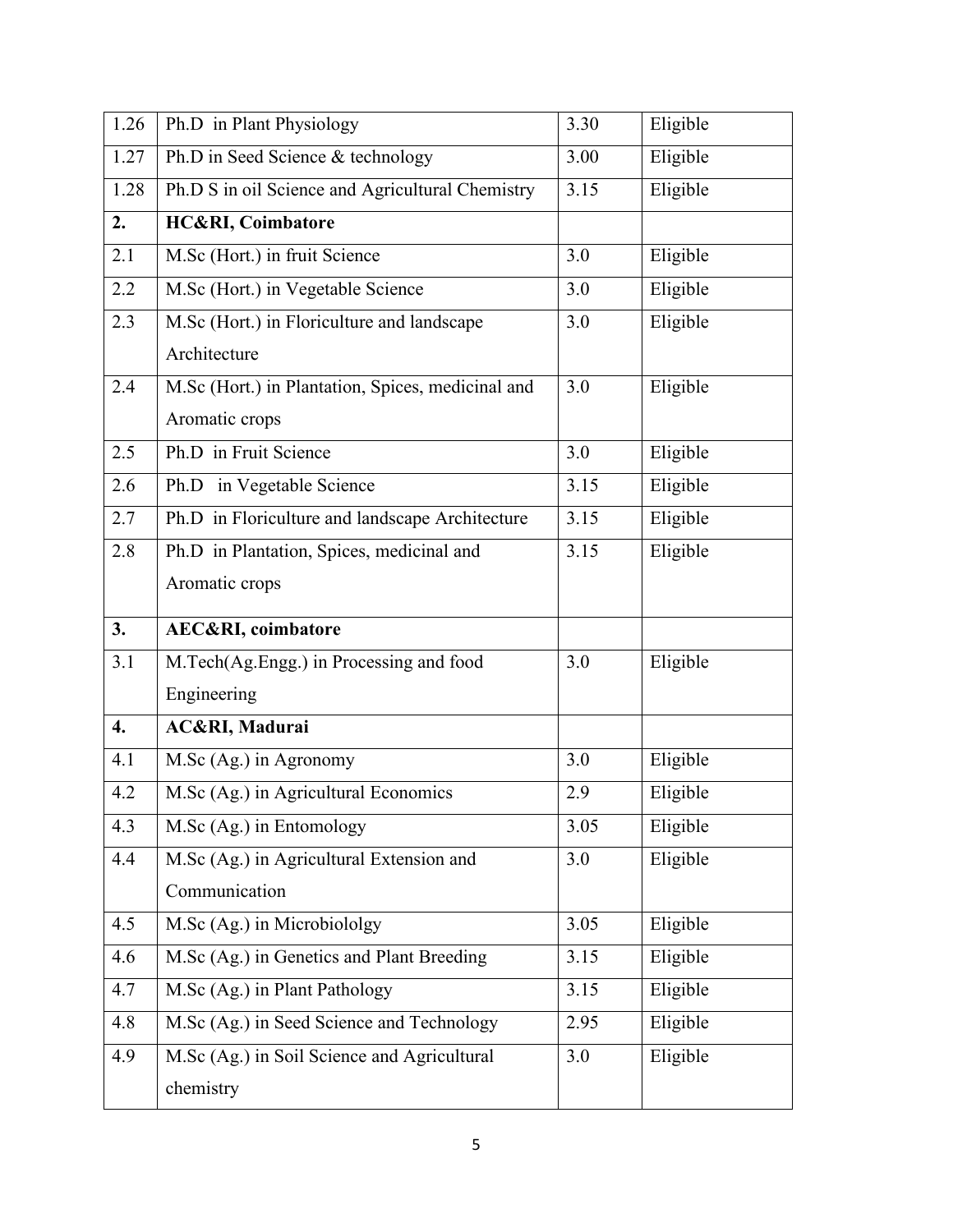| 4.10 | M.Sc (Ag.) in Vegetable Science                 | 3.0              | Eligible |
|------|-------------------------------------------------|------------------|----------|
| 4.11 | Ph.D in Agronomy                                | 2.9              | Eligible |
| 4.12 | Ph.D in Entomology                              | 3.05             | Eligible |
| 4.13 | Ph.D in Agricultural Extension and              | 3.05             | Eligible |
|      | Communication                                   |                  |          |
| 4.14 | Ph.D in Genetics and Plant Breeding             | 3.0              | Eligible |
| 4.15 | Ph.D in Plant Pathology                         | 3.0              | Eligible |
| 4.16 | Ph.D in Soil Science and Agricultural chemistry | 3.0              | Eligible |
| 5.   | <b>AC&amp;RI, Killikulam</b>                    |                  |          |
| 5.1  | M.Sc (Ag.) in Agronomy                          | 2.9              | Eligible |
| 5.2  | M.Sc (Ag.) in Agricultural Economics            | 2.8              | Eligible |
| 5.3  | M.Sc (Ag.) in Entomology                        | 2.8              | Eligible |
| 5.4  | M.Sc (Ag.) in Agricultural Extension and        | 2.65             | Eligible |
|      | Communication                                   |                  |          |
| 5.6  | M.Sc (Ag.) in Plant Pathology                   | 2.9              | Eligible |
| 5.7  | M.Sc (Ag.) in Genetics and Plant Breeding       | 3.15             | Eligible |
| 5.8  | M.Sc (Ag.) in Soil Science and Agricultural     | 3.15             | Eligible |
|      | chemistry                                       |                  |          |
| 6.   | ADAC&RI, Trichy                                 |                  |          |
| 6.1  | M.Sc (Ag.) in Genetics and Plant Breeding       | 3.35             | Eligible |
| 6.2  | M.Sc (Ag.) in Agronomy                          | 2.9              | Eligible |
| 6.3  | M.Sc (Ag.) in Soil Science and Agricultural     | $\overline{2.9}$ | Eligible |
|      | chemistry                                       |                  |          |
| 6.4  | M.Sc (Ag.) in Entomology                        | 2.8              | Eligible |
| 7.   | HC&RI, Periyakulam                              |                  |          |
| 7.1  | M.Sc (Hort.) in fruit Science                   | 3.0              | Eligible |
| 7.2  | M.Sc (Hort.) in Vegetable Science               | 3.0              | Eligible |
| 8.   | <b>AEC&amp;RI, Kumulur</b>                      |                  |          |
| 8.1  | M.Tech (Ag.Engg.) in Farm Machinery and Power   | 2.9              | Eligible |
|      | Engineering                                     |                  |          |
|      |                                                 |                  |          |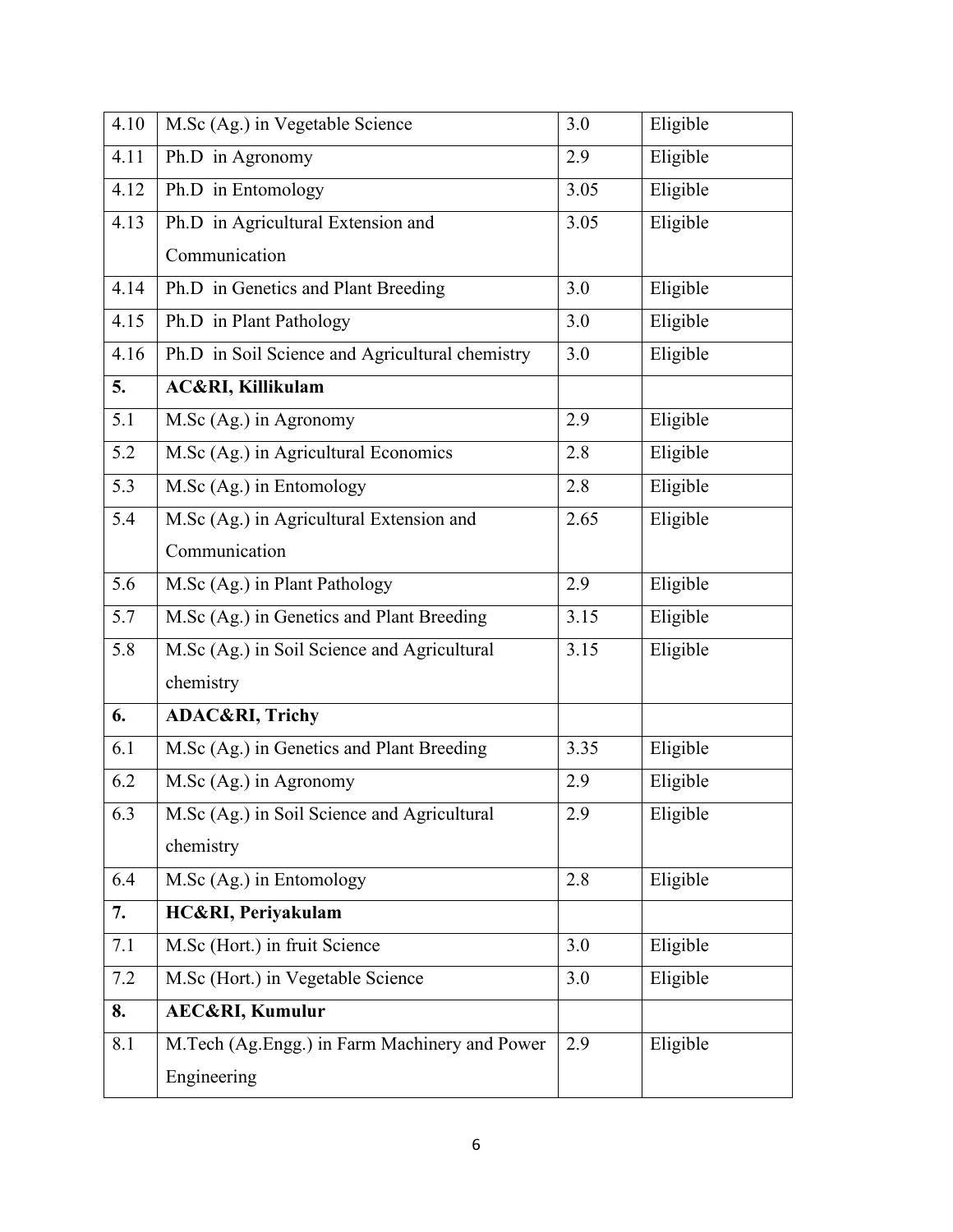| 8.2 | M. Tech (Ag. Engg.) in Soil and Water Conversation 2.9 |     | Eligible |
|-----|--------------------------------------------------------|-----|----------|
|     | Engineering                                            |     |          |
| 8.3 | Ph.D in Farm Machinery and Power Engineering           | 3.0 | Eligible |
| 8.4 | Ph.D in Soil and Water Conversation Engineering        | 2.9 | Eligible |
| 9.  | <b>FC&amp;RI, Mettupalayam</b>                         |     |          |
| 9.1 | M.Sc in Forestry                                       | 3.2 | Eligible |
| 9.2 | M.Sc in Sericulture                                    | 3.2 | Eligible |
| 9.3 | Ph.D in Forestry                                       | 3.2 | Eligible |
| 9.4 | Ph.D in Sericulture                                    | 3.2 | Eligible |

### **2.2.2** The following Programmes were **not- approved** for accreditation

## **(A) CSC & RI, Madurai**

- MSc. (Community Science) in Food Science and Nutrition
- Ph. D (Community Science) in Food Science and Nutrition

## **(B) AEC & RI, Coimbatore**

• Ph.D Processing and Food Engineering

**2.2.3** The following Programmes were **not-eligible** for accreditation

### **(A) AC & RI, Coimbatore**

- M.Sc. (Ag.) in Environmental Science
- M.Sc. (Ag.) in Nano Science & Technology
- MSc. (Ag.) in Geoinformatics
- M.Sc. (Ag.) in Plant Genetic Resources
- Ph.D (Ag.) in Nano Science & Technology
- Ph.D (Ag.) in Environmental Science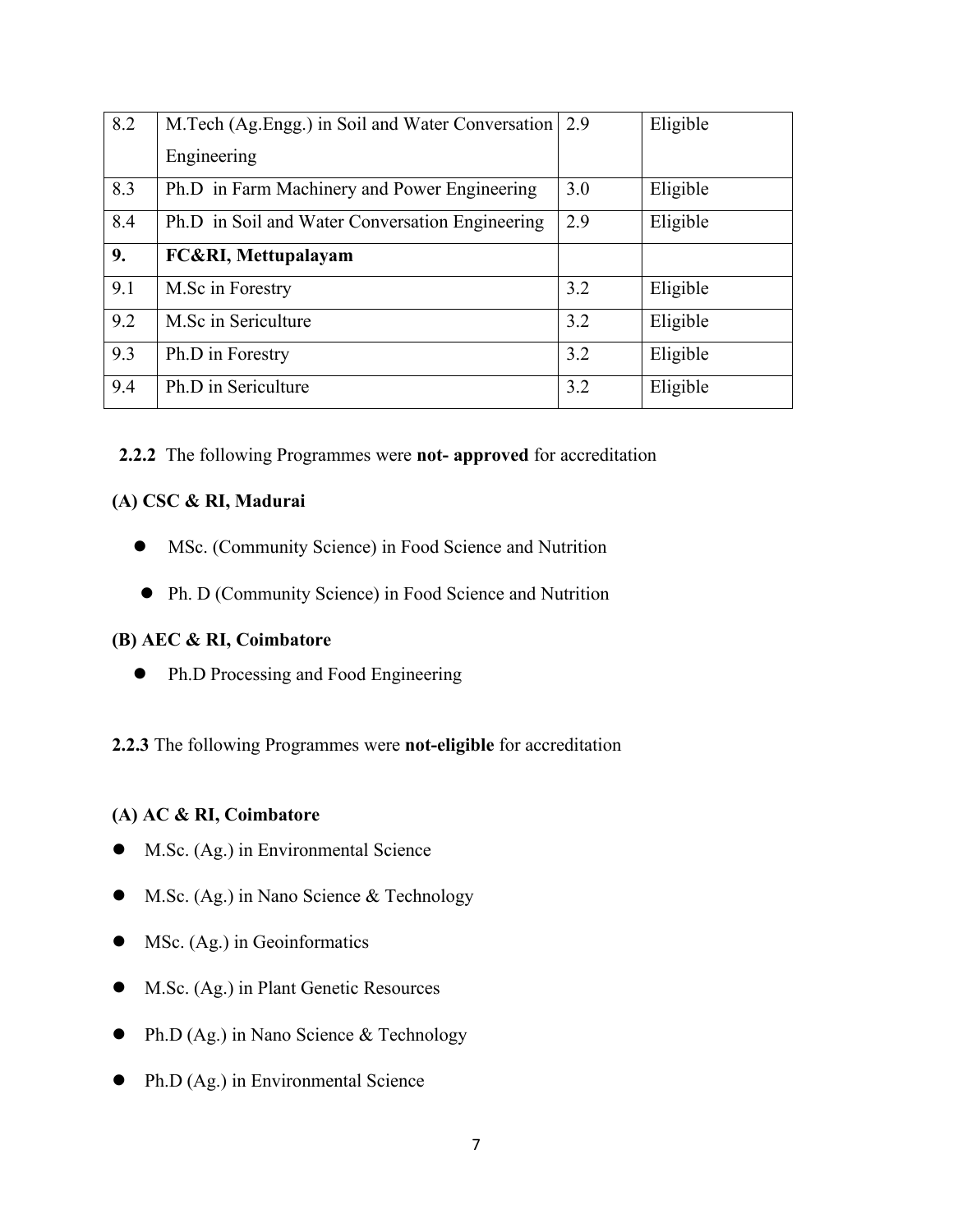Ph.D (Ag.) in Agri Business Management

### **(B) AEC & RI, Coimbatore**

- M.Tech. (Ag. Engg.) in Renewable Energy Engineering
- Ph. D (Ag. Engg.) in Renewable Energy Engineering
- M.Tech. (Ag. Engg.) in Storage Engineering
- M.Tech. (Ag. Engg.) in Environmental Engineering

### **2.2.4. Special recommendations**

### 2.2.5.1. **Agricultural Engineering College and Research Institute, Coimbatore**

- UG / PG and Ph.D. in Processing and Food Engineering are running in the Department of Food and Agriculture Processing Engineering, Agricultural Engineering College and Research Institute (AEC&RI), Coimbatore. Programmes running in other four Departments of the College have not been recommended by ICAR, therefore could not be considered for assessment.
- Ph.D. in Processing and Food Engineering was not considered as its first batch is yet to be passed out.
- Basic infrastructure available in the College suitable to Agricultural Engineering disciplines, but PRT observed that degree programmes leading to B.Tech.(Agril Engg.) is not being offered in this college.

#### **2.2.4.2. Horticultural College and Research Institute, Coimbatore**

In HC  $\&$  RI, Coimbatore, PRT observed that the college was offering B.Tech. (Horticulture) till 2016, and thereafter the programme was discontinued. Present information Brochure of the TNAU (Under Graduate Admission) 2018, mentioned that B.Sc. (Hons.) Horticulture is running in the College. However, Self Study Report submitted by the University for the College of HC  $\&$ RI, Coimbatore does not contain Self Study Report related to B.Sc. (Hons) Horticulture. Therefore, PG / Ph.D. programmes were only evaluated in the college.

#### **2.2.4.3. Community Science College and Research Institute, Madurai**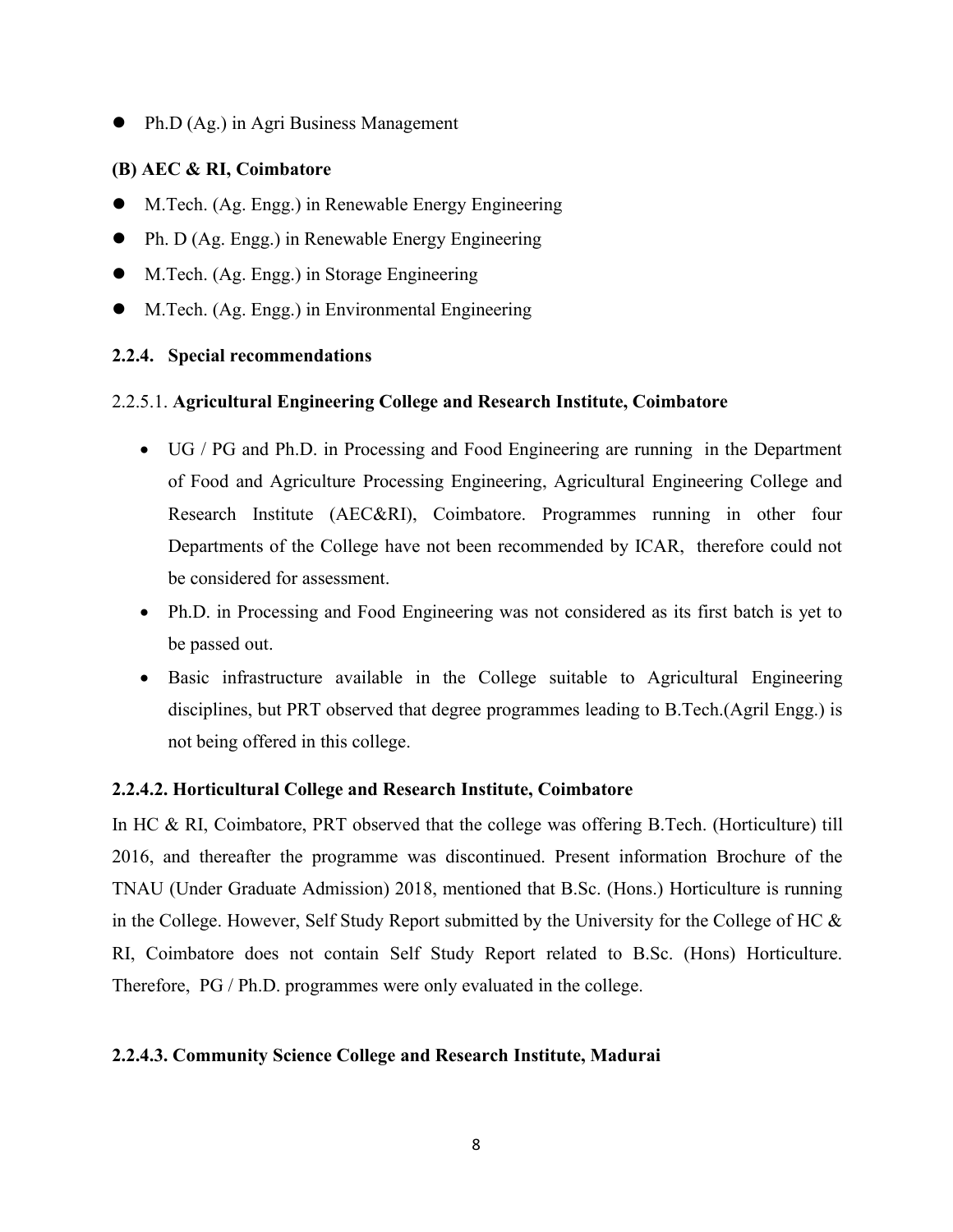Under graduate programme B.Sc. Food Nutrition and Dietics is yet to complete four years and it's first batch yet to be passed out therefore only PG and Ph.D. programmes were evaluated.

## **2.2 University of Agricultural Sciences, Dharwad**

**2.3.1** The following colleges and programmes are recommended for accreditation for a period of five years with the score mentioned against each:

| S.No. | Name of the College/Programme                    | <b>Score</b> | <b>Eligibility for</b> |
|-------|--------------------------------------------------|--------------|------------------------|
|       |                                                  |              | <b>Accreditation</b>   |
| 1.    | <b>College of Agriculture, Dharwad</b>           | 3.54         | Eligible               |
| 1.1   | B.Sc. (Hons) Agriculture                         | 3.45         | Eligible               |
| 1.2   | MBA in Agri-business Management                  | 3.50         | Eligible               |
| 1.3   | Ph.D. in Agri-business Management                | 3.50         | Eligible               |
| 1.4   | M.Sc. (Agriculture) in Agricultural Economics    | 3.55         | Eligible               |
| 1.5   | Ph.D. in Agricultural Economics                  | 3.55         | Eligible               |
| 1.6   | MSc. (Agriculture) in Agricultural Entomology    | 3.30         | Eligible               |
| 1.7   | Ph.D. in Agricultural Entomology                 | 3.30         | Eligible               |
| 1.8   | MSc. (Agriculture) in Agricultural Extension     | 3.50         | Eligible               |
|       | Education                                        |              |                        |
| 1.9   | Ph.D. in Agricultural Extension Education        | 3.50         | Eligible               |
| 1.10  | M.Sc. (Agriculture) Agricultural Meteorology     | 3.35         | Eligible               |
| 1.11  | M.Sc. (Agriculture) in Agricultural Microbiology | 3.45         | Eligible               |
| 1.12  | Ph.D. in Agricultural Microbiology               | 3.45         | Eligible               |
| 1.13  | MSc. (Agriculture) in Agricultural Statistics    | 3.40         | Eligible               |
| 1.14  | M.Sc. (Agriculture) in Agronomy                  | 3.20         | Eligible               |
| 1.15  | Ph.D. in Agronomy                                | 3.20         | Eligible               |
| 1.16  | MSc. (Agriculture) in Plant Biochemistry         | 3.30         | Eligible               |
| 1.17  | MSc. (Agriculture) in Molecular Biology and      | 3.50         | Eligible               |
|       | Biotechnology                                    |              |                        |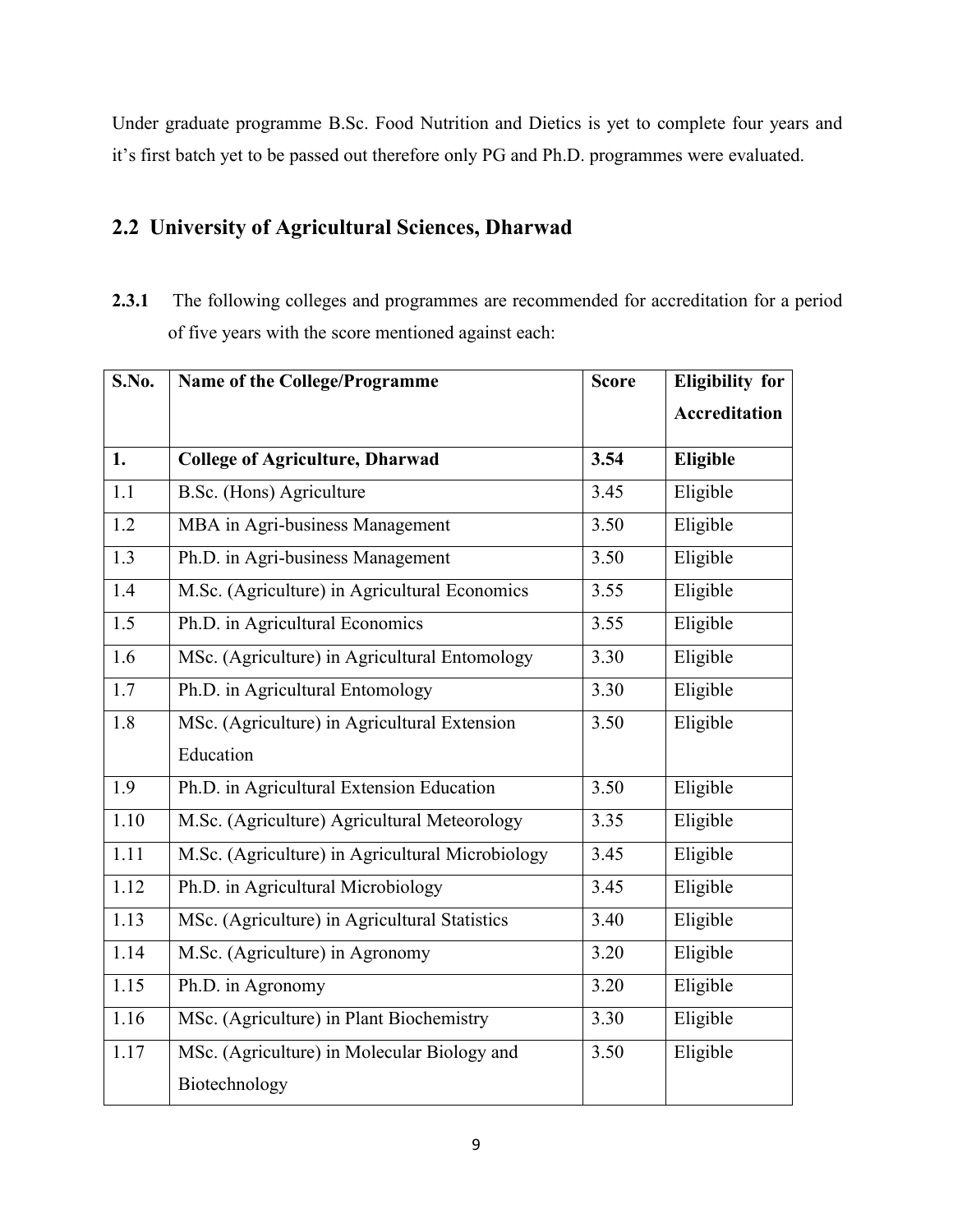| 1.18 | Ph.D. in Molecular Biology and Biotechnology     | 3.50 | Eligible |
|------|--------------------------------------------------|------|----------|
| 1.19 | MSc. (Agriculture) in Crop Physiology            | 3.30 | Eligible |
| 1.20 | Ph.D. in Crop Physiology                         | 3.30 | Eligible |
| 1.21 | MSc. (Agriculture) in Genetics & Plant Breeding  | 3.30 | Eligible |
| 1.22 | Ph.D. in Genetics & Plant Breeding               | 3.30 | Eligible |
| 1.23 | MSc.(Agriculture) in Horticulture                | 3.30 | Eligible |
| 1.24 | Ph.D. in Horticulture                            | 3.30 | Eligible |
| 1.25 | MSc. (Agriculture) in Plant Pathology            | 3.30 | Eligible |
| 1.26 | Ph.D. in Plant Pathology                         | 3.30 | Eligible |
| 1.27 | MSc. (Agriculture) in Crop Physiology            | 3.30 | Eligible |
| 1.28 | Ph.D. in Crop Physiology                         | 3.30 | Eligible |
| 1.29 | MSc. (Agriculture) in Seed Science & Technology  | 3.30 | Eligible |
| 1.30 | Ph.D. in Seed Science & Technology               | 3.30 | Eligible |
| 1.31 | MSc. (Agriculture) in Soil Science               | 3.30 | Eligible |
| 1.32 | Ph.D. in Soil Science                            | 3.30 | Eligible |
|      |                                                  |      |          |
| 2.   | <b>College of Agriculture, Vijayapur</b>         | 2.95 | Eligible |
| 2.1  | B.Sc. (Hons) Agriculture                         | 3.10 | Eligible |
| 2.2  | MSc. (Agriculture) in Agricultural Economics     | 3.45 | Eligible |
| 2.3  | M.Sc. (Agriculture) in Agricultural Entomology   | 3.20 | Eligible |
| 2.4  | M.Sc. (Agriculture) in Agricultural Extension    | 3.30 | Eligible |
|      | Education                                        |      |          |
| 2.5  | M.Sc. (Agriculture) in Agronomy                  | 3.30 | Eligible |
| 2.6  | M.Sc. (Agriculture) in Genetics & Plant Breeding | 3.45 | Eligible |
| 2.7  | M.Sc. (Agriculture) in Horticulture              | 3.10 | Eligible |
| 2.8  | M.Sc. (Agriculture) in Plant Pathology           | 3.10 | Eligible |
| 2.9  | MSc. (Agriculture) in Seed Science & Technology  | 3.30 | Eligible |
| 2.10 | M.Sc. (Agriculture) in Soil Science              | 2.75 | Eligible |
| 3.   | <b>College of Agriculture, Hanumanmatti</b>      | 2.65 | Eligible |
| 3.1  | B.Sc. (Hons) Agriculture                         | 2.95 | Eligible |
| 4.   | <b>College of Forestry, Sirsi</b>                | 3.43 | Eligible |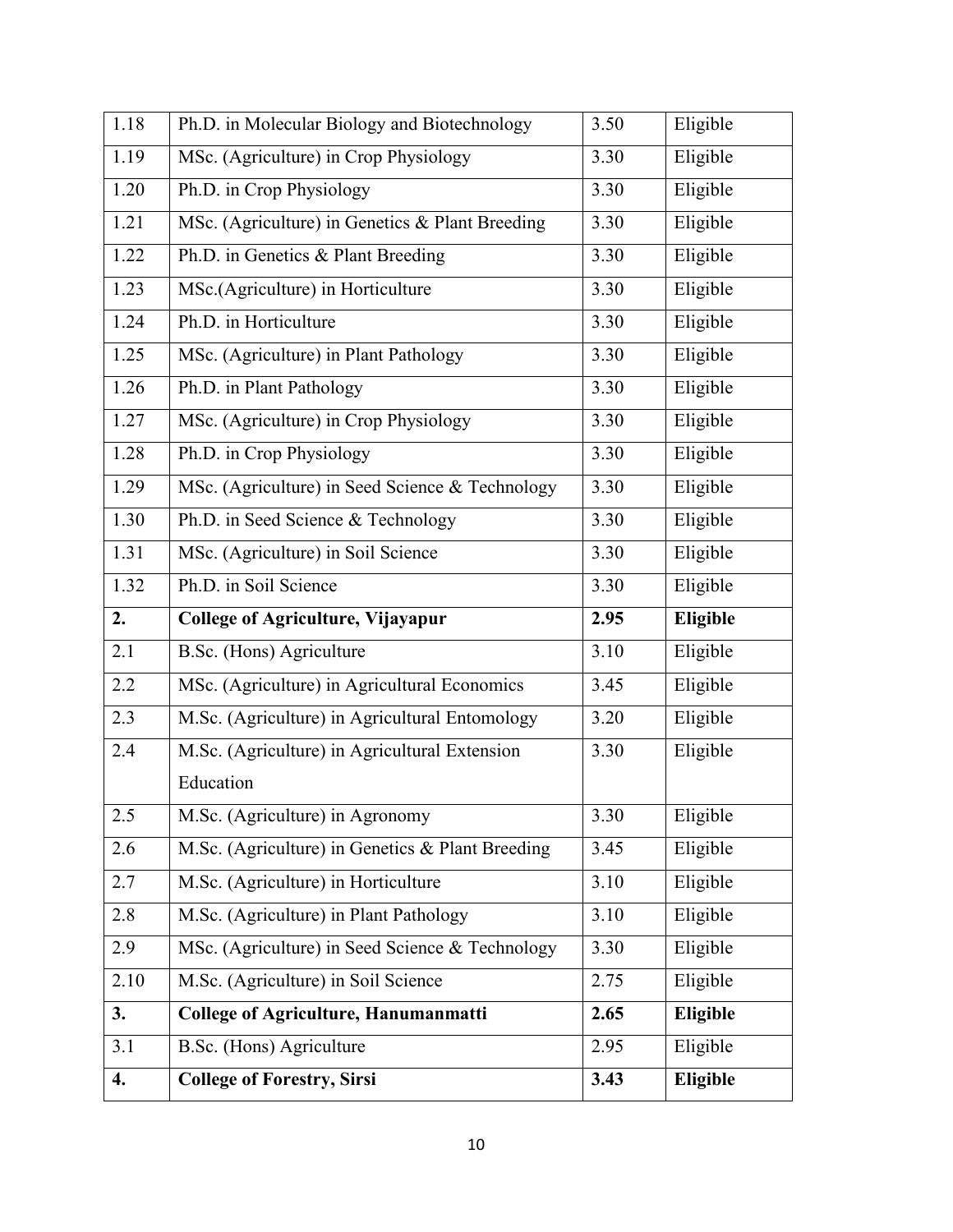| 4.1  | B.Sc. (Hons) Forestry                               | 3.60 | Eligible |
|------|-----------------------------------------------------|------|----------|
| 4.2  | M.Sc. (Forestry) in Forest Biology & Tree           | 3.60 | Eligible |
|      | Improvement                                         |      |          |
| 4.3  | Ph.D. in Forest Biology & Tree Improvement          | 3.60 | Eligible |
| 4.4  | M.Sc. (Forestry) in Natural Resource Management     | 3.60 | Eligible |
| 4.5  | Ph.D. in Natural Resource Management                | 3.60 | Eligible |
| 4.6  | M.Sc. (Forestry) in Silviculture & Agroforestry     | 3.60 | Eligible |
| 4.7  | Ph.D. in Silviculture & Agroforestry                | 3.60 | Eligible |
| 4.8  | M.Sc. (Forestry) in Forest Products & Utilization   | 3.60 | Eligible |
| 5.   | <b>College of Community Science, Dharwad</b>        | 3.62 | Eligible |
| 5.1  | B.Sc. (Hons) Community Science                      | 3.70 | Eligible |
| 5.2  | B. Tech. (Food Technology)                          | 3.1  | Eligible |
| 5.3  | M.H.Sc.in Extension & Communication                 | 3.60 | Eligible |
|      | Management                                          |      |          |
| 5.4  | Ph.D. in Extension & Communication Management       | 3.60 | Eligible |
| 5.5  | M.H. Sc. in Family Resource Management              | 3.60 | Eligible |
| 5.6  | Ph.D. in Family Resource Management                 | 3.60 | Eligible |
| 5.7  | M.H. Sc. in Food Science & Nutrition                | 3.60 | Eligible |
| 5.8  | Ph.D. in Food Science & Nutrition                   | 3.60 | Eligible |
| 5.9  | M.H.Sc. in Human Development & Family Studies       | 3.60 | Eligible |
| 5.10 | Ph.D. in Human Development & Family Studies         | 3.60 | Eligible |
| 5.11 | M.H.Sc. in Textile & Apparels Designing             | 3.60 | Eligible |
| 5.12 | Ph.D. in Textile & Apparels Designing               | 3.60 | Eligible |
| 5.13 | M.Tech. (Food Technology)                           | 3.40 | Eligible |
| 6.   | <b>University of Agricultural Sciences, Dharwad</b> | 3.30 | Eligible |

2.3.2 The University is running aB.Sc. (Hons) Agricultural Co-operation & Marketing programme. This programme was **not evaluated** by the PRT as the course is not a part of V Deans Committee recommendations. However, ICAR is planning to include this along with few more promising disciplines as Agri Business Management.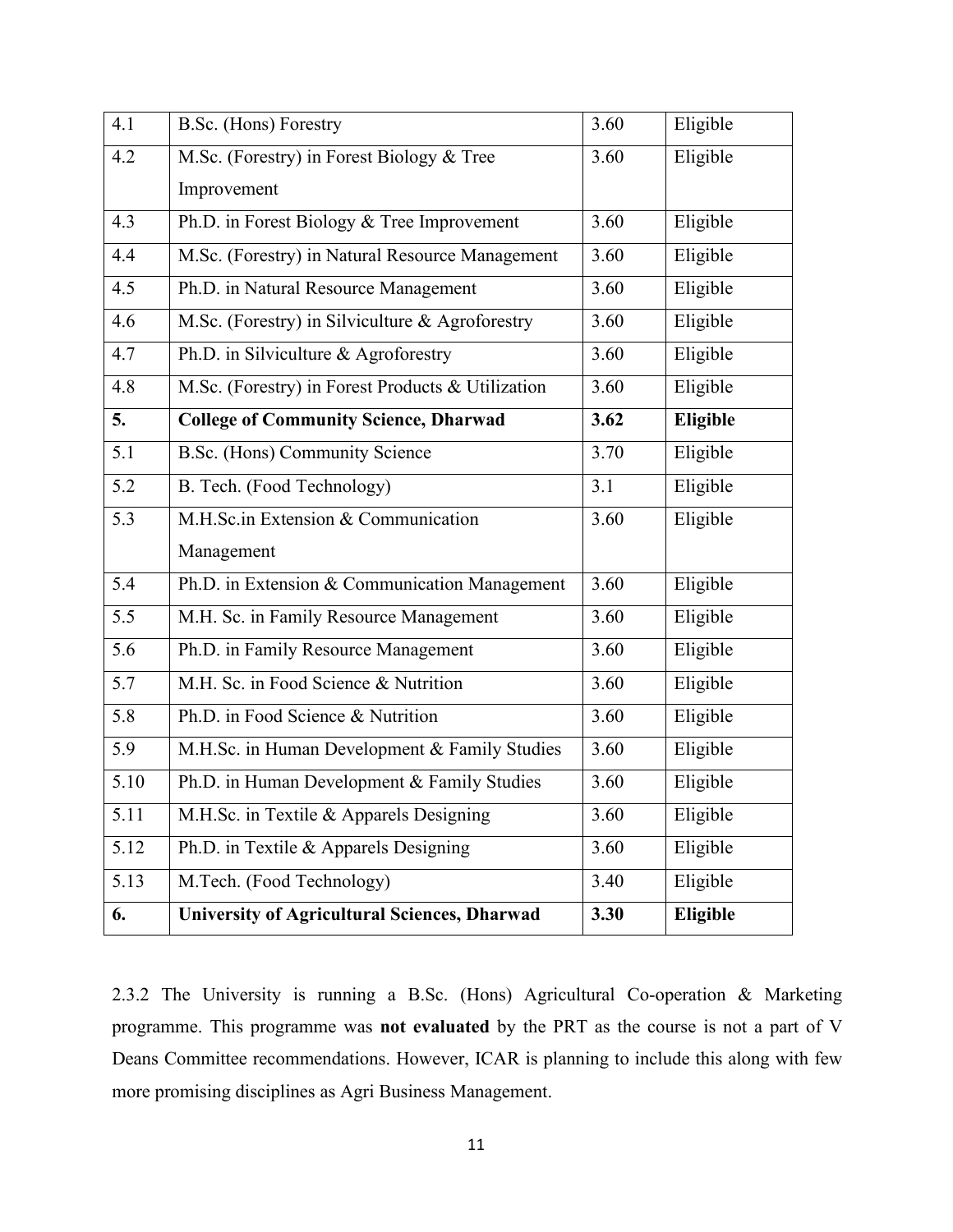2.3.3 The University of Agricultural Sciences, Dharwad is **recommended** for accreditation with score **3.30** and grade '**A**' for a period of five years.

# **2.4. Pandit Jawaharlal Nehru College of Agriculture Research Institute, Karaikal, Pondicherry**

| 2.4. 1 The following were approved for accreditation |  |
|------------------------------------------------------|--|
|------------------------------------------------------|--|

| S.  | <b>Name of the College</b>                 | <b>Score</b> | <b>Eligibility</b> |
|-----|--------------------------------------------|--------------|--------------------|
| No. |                                            |              |                    |
| 1.  | Pandit Jawaharlal Nehru College of         | 2.97         | Eligible           |
|     | <b>Agriculture and Research Institute,</b> |              |                    |
|     | Karaikal                                   |              |                    |
| 1.1 | B.Sc. (Hons) Agriculture                   | 3.4          | Eligible           |
|     |                                            |              |                    |
| 1.2 | M.Sc. {Ag.) Agronomy                       | 3.15         | Eligible           |
| 1.3 | M.Sc.(Ag.) Agricultural Economics          | 3.6          | Eligible           |
| 1.4 | M.Sc.(Ag.) Genetics and Plant Breeding     | 3.10         | Eligible           |
| 1.5 | MSc.(Ag.) Soil Science and Agricultural    | 3.4          | Eligible           |
|     | Chemistry                                  |              |                    |
| 1.6 | M.Sc. (Hort.) Vegetable Science            | 2.9          | Eligible           |

2.4.2 M.Sc.(Ag.) Agricultural Entomology is **not recommended** for accreditation as its score is **2.40.**

# **2.5 Siksha 'O' Anusandhan, (Deemed to be University), Bhubaneswar, Odisha**

2.5.1 The following were approved for accreditation: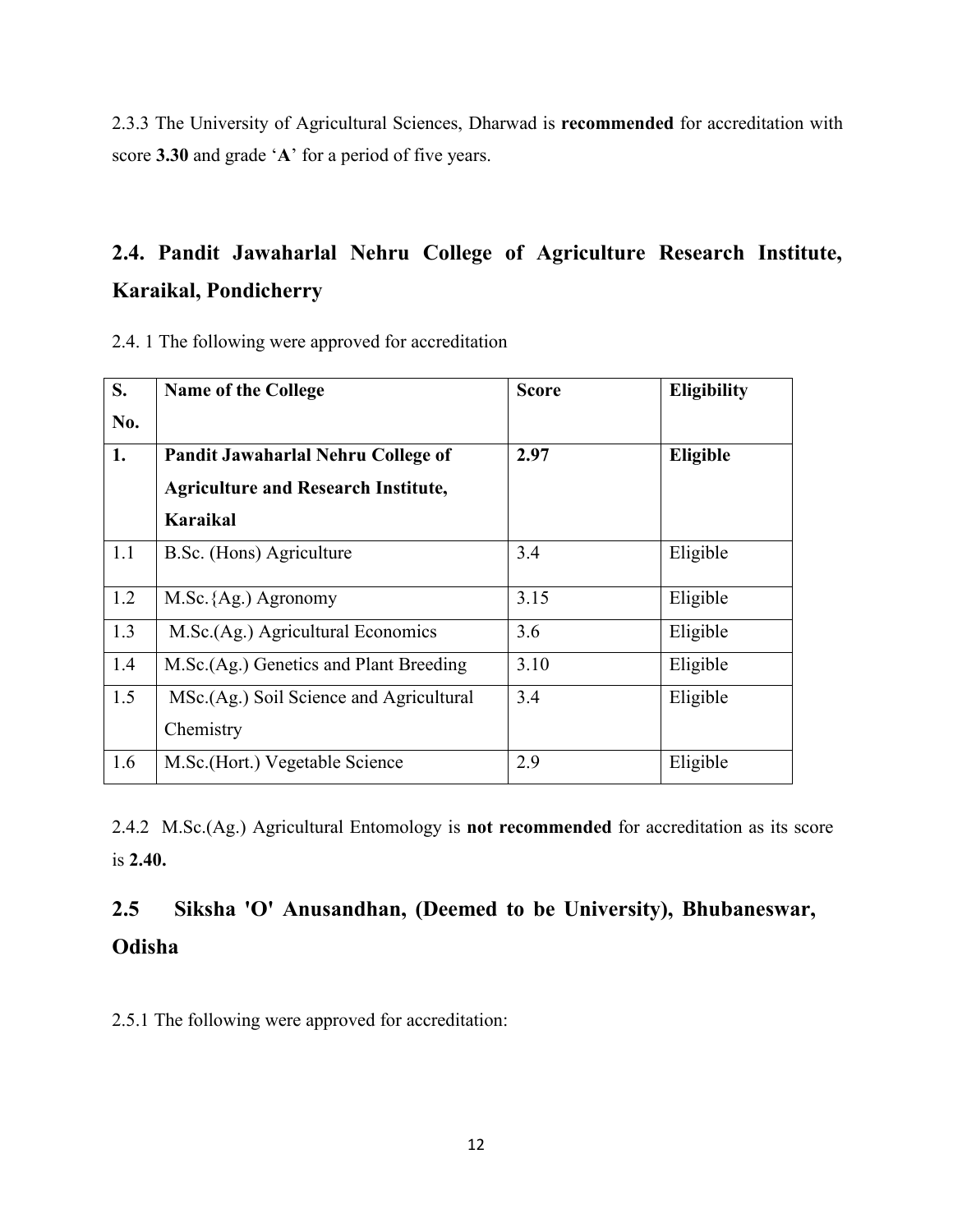| S.  | <b>Name of the College</b>                   | <b>Score</b> | <b>Eligibility</b> |
|-----|----------------------------------------------|--------------|--------------------|
| No. |                                              |              |                    |
| 1.  | Faculty of Agricultural Sciences, Siksha 'O' | 2.69         | Eligible           |
|     | Anusandhan, Bhubaneswar                      |              |                    |
| 1.1 | Program: B.Sc. (Hons) Agriculture            | 2.88         | Eligible           |

2.5.2 The faculty of Agricultural Science, School of Agriculture is accredited for B.Sc. (Hons) Agriculture for 360 students for B.Sc. (Hons) Agriculture. However, School should always maintain faculty strength as 124.

## **2.6. Punjab Agricultural University, Ludhiana**

2.6.1 The following were approved for accreditation for a period of five years with the score mentioned against each:

| SI. | Name of the College/Programme    | <b>Score</b> | <b>Eligibility for</b> |
|-----|----------------------------------|--------------|------------------------|
| No. |                                  |              | Accreditation          |
| 1.  | <b>College of Agriculture</b>    | 3.70         | Eligible               |
| 1.1 | B.Sc. (Hons) Agriculture         | 3.66         | Eligible               |
| 1.2 | <b>B.Tech/B.Sc Biotechnology</b> | 3.66         | Eligible               |
| 1.3 | <b>B.Tech Food Technology</b>    | 3.66         | Eligible               |
| 1.4 | M.Sc. Agronomy                   | 3.70         | Eligible               |
| 1.5 | M.Sc. Agromateorology            | 3.70         | Eligible               |
| 1.6 | M.Sc Biotechnology               | 3.70         | Eligible               |
| 1.7 | M.Sc. Entomology                 | 3.70         | Eligible               |
| 1.8 | M.Sc. Extension Education        | 3.70         | Eligible               |
| 1.9 | M.Sc. Food Technology            | 3.70         | Eligible               |
|     |                                  |              |                        |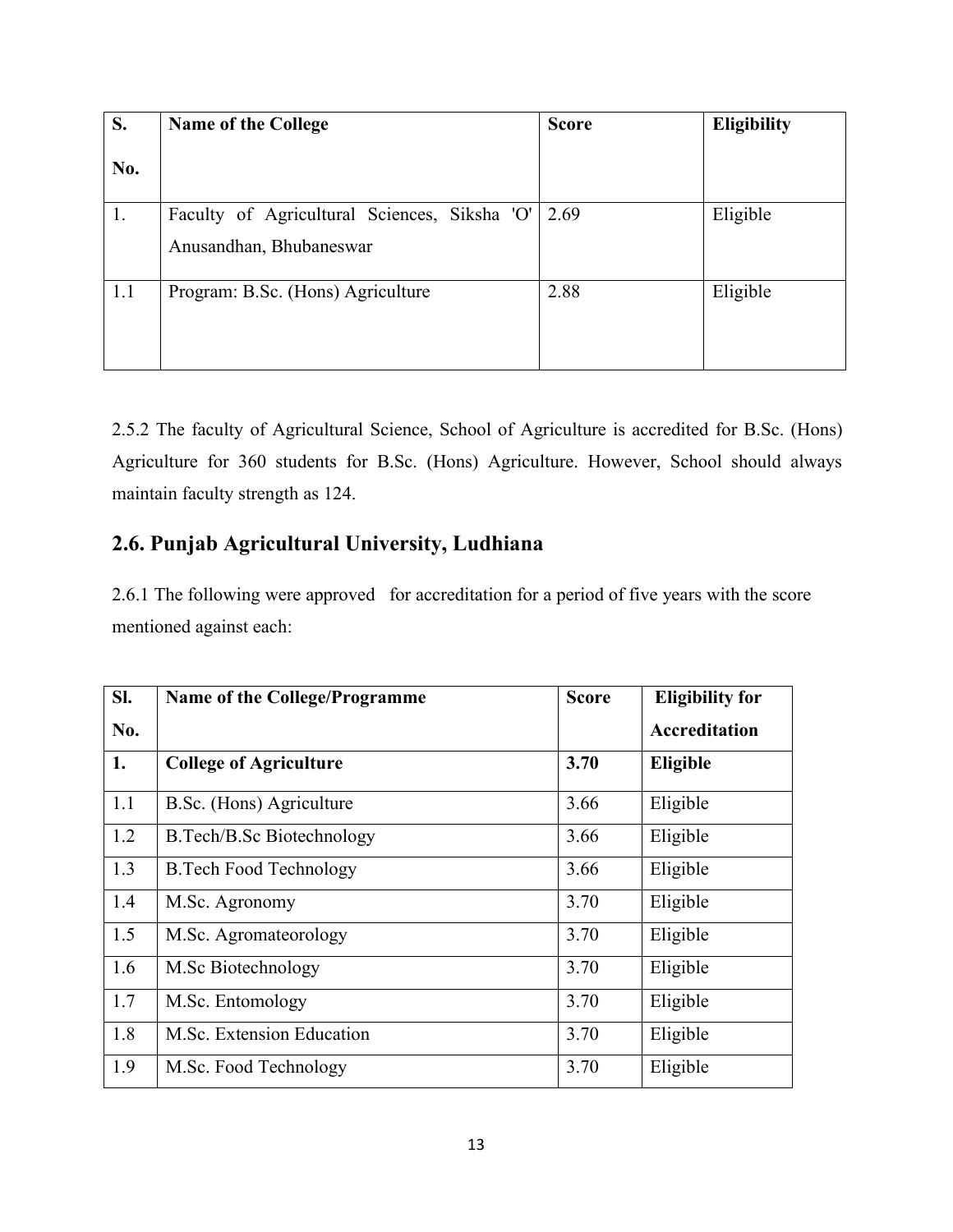| M.Sc. Forestry                                                  | 3.70 | Eligible |
|-----------------------------------------------------------------|------|----------|
| M.Sc. Horticulture (Fruit Science)                              | 3.70 | Eligible |
| M.Sc. Horticulture (Floriculture & Landscaping)                 | 3.70 | Eligible |
| M.Sc. Horticulture (Vegetable Science)                          | 3.70 | Eligible |
| M.Sc. Plant Breeding & Genetics                                 | 3.70 | Eligible |
| M.Sc. Plant Pathology                                           | 3.70 | Eligible |
| M.Sc. Soil Science                                              | 3.70 | Eligible |
| Ph.D. Agronomy                                                  | 3.80 | Eligible |
| Ph.D. Agromateorology                                           | 3.80 | Eligible |
| Ph.D. Biotechnology                                             | 3.80 | Eligible |
| Ph.D. Entomology                                                | 3.80 | Eligible |
| Ph.D. Extension Education                                       | 3.80 | Eligible |
| Ph.D. Food Technology                                           | 3.80 | Eligible |
| Ph.D. Horticulture (Fruit Science)                              | 3.80 | Eligible |
| Ph.D. Horticulture (Floriculture & Landscaping)                 | 3.80 | Eligible |
| Ph.D. Horticulture (Vegetable Science)                          | 3.80 | Eligible |
| Ph.D. Plant Breeding & Genetics                                 | 3.80 | Eligible |
| Ph.D. Plant Pathology                                           | 3.80 | Eligible |
| Ph.D. Soil Science                                              | 3.80 | Eligible |
| <b>College of Basic Sciences &amp; Humanities</b>               | 3.66 | Eligible |
| M.Sc. Agricultural Economics                                    | 3.60 | Eligible |
| M.Sc. Biochemistry                                              | 3.60 | Eligible |
| M.Sc. Statistics                                                | 3.60 | Eligible |
| MSc. Microbiology                                               | 3.60 | Eligible |
| M.Sc. Agribusiness Management                                   | 3.60 | Eligible |
| Ph.D. Agricultural Economics                                    | 3.60 | Eligible |
| Ph.D. Biochemistry                                              | 3.60 | Eligible |
| Ph.D. Microbiology                                              | 3.60 | Eligible |
|                                                                 |      |          |
| College<br><b>Engineering</b><br>of<br><b>Agricultural</b><br>& | 3.75 | Eligible |
|                                                                 |      |          |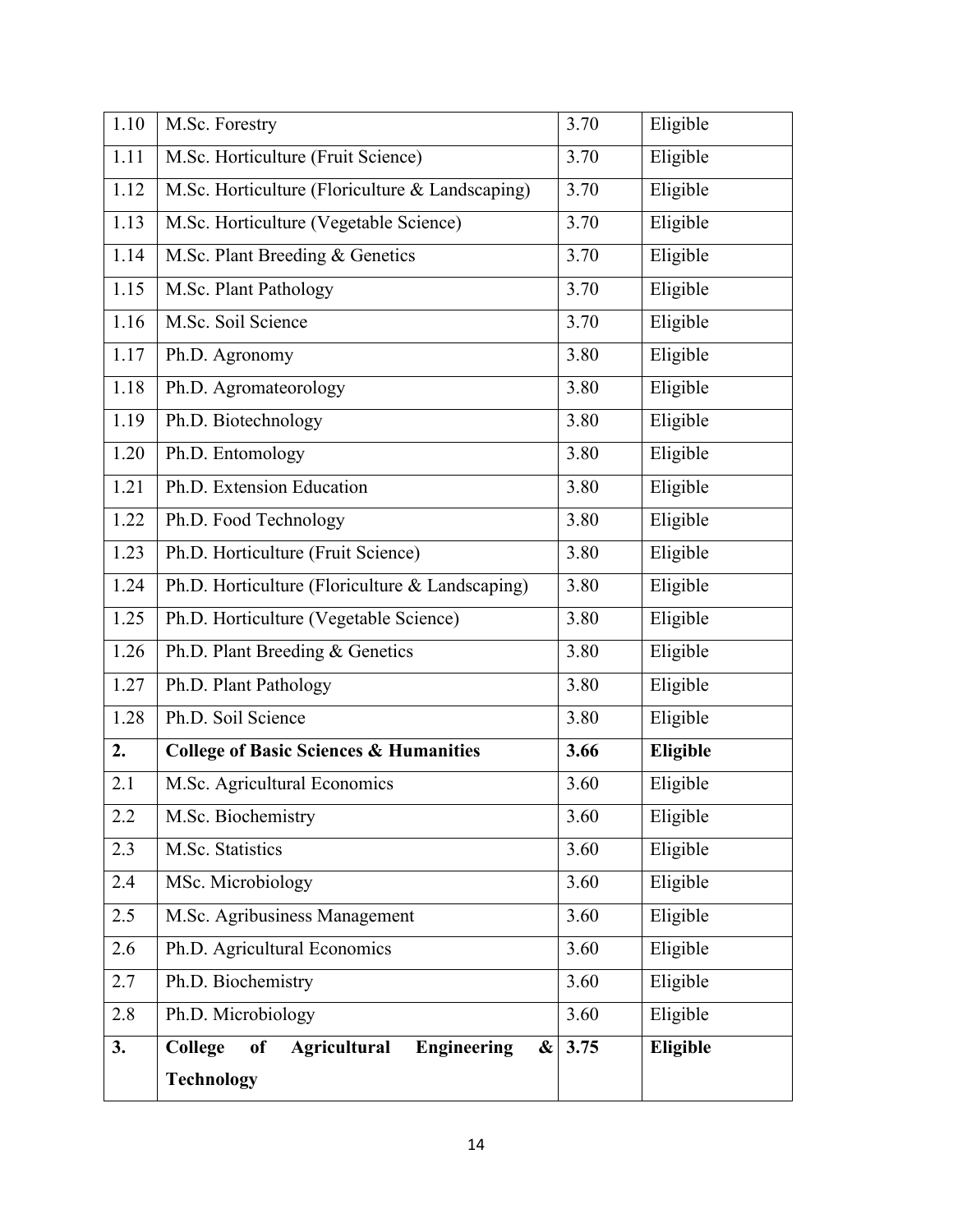| 3.1  | <b>B.Tech. Agricultural Engineering</b>        | 3.55 | Eligible |
|------|------------------------------------------------|------|----------|
| 3.2  | M.Tech. Farm Machinery and Power Engineering   | 3.60 | Eligible |
| 3.3  | M.Tech. Soil and Water Engineering             | 3.60 | Eligible |
| 3.4  | M.Tech. Processing and Food Engineering        | 3.60 | Eligible |
| 3.5  | Ph.D. Farm Machinery and Power Engineering     | 3.60 | Eligible |
| 3.6  | Ph.D. Soil and Water Engineering               | 3.60 | Eligible |
| 3.7  | Ph.D. Processing and Food Engineering          | 3.60 | Eligible |
| 3.8  | Ph.D. Energy Sources & Technology              | 3.60 | Eligible |
| 4.   | <b>College of Community Science</b>            | 3.62 | Eligible |
| 4.1  | B.Sc (Hons) Home Science/Community Science     | 3.66 | Eligible |
| 4.2  | B.Sc. (Hons)Nutrition & Dietetics              | 3.66 | Eligible |
| 4.3  | MSc. Home Science (Human Development Family    | 3.60 | Eligible |
|      | Studies)                                       |      |          |
| 4.4  | M.Sc. Home Science (Extension Education &      | 3.60 | Eligible |
|      | Communication Management)                      |      |          |
| 4.5  | M.Sc. Home Science (Family Resource            | 3.60 | Eligible |
|      | Management)                                    |      |          |
| 4.6  | M.Sc. Home Science (Food & Nutrition)          | 3.60 | Eligible |
| 4.7  | MSc. Home Science (Apparel & Textile Science)  | 3.60 | Eligible |
| 4.8  | Ph.D. Home Science (Human Development Family   | 3.60 | Eligible |
|      | Studies)                                       |      |          |
| 4.9  | Ph.D. Home Science (Extension Education &      | 3.60 | Eligible |
|      | CommunicationManagement                        |      |          |
| 4.10 | Ph.D. Home Science (Family Resource            | 3.60 | Eligible |
|      | Management)                                    |      |          |
| 4.11 | Ph.D. Home Science (Food & Nutrition)          | 3.60 | Eligible |
| 4.12 | Ph.D. Home Science (Apparel & Textile Science) | 3.60 | Eligible |
| 5.   | <b>GPAU</b> of Punjab Agricultural University, | 3.53 | Eligible |
|      | Ludhiana                                       |      |          |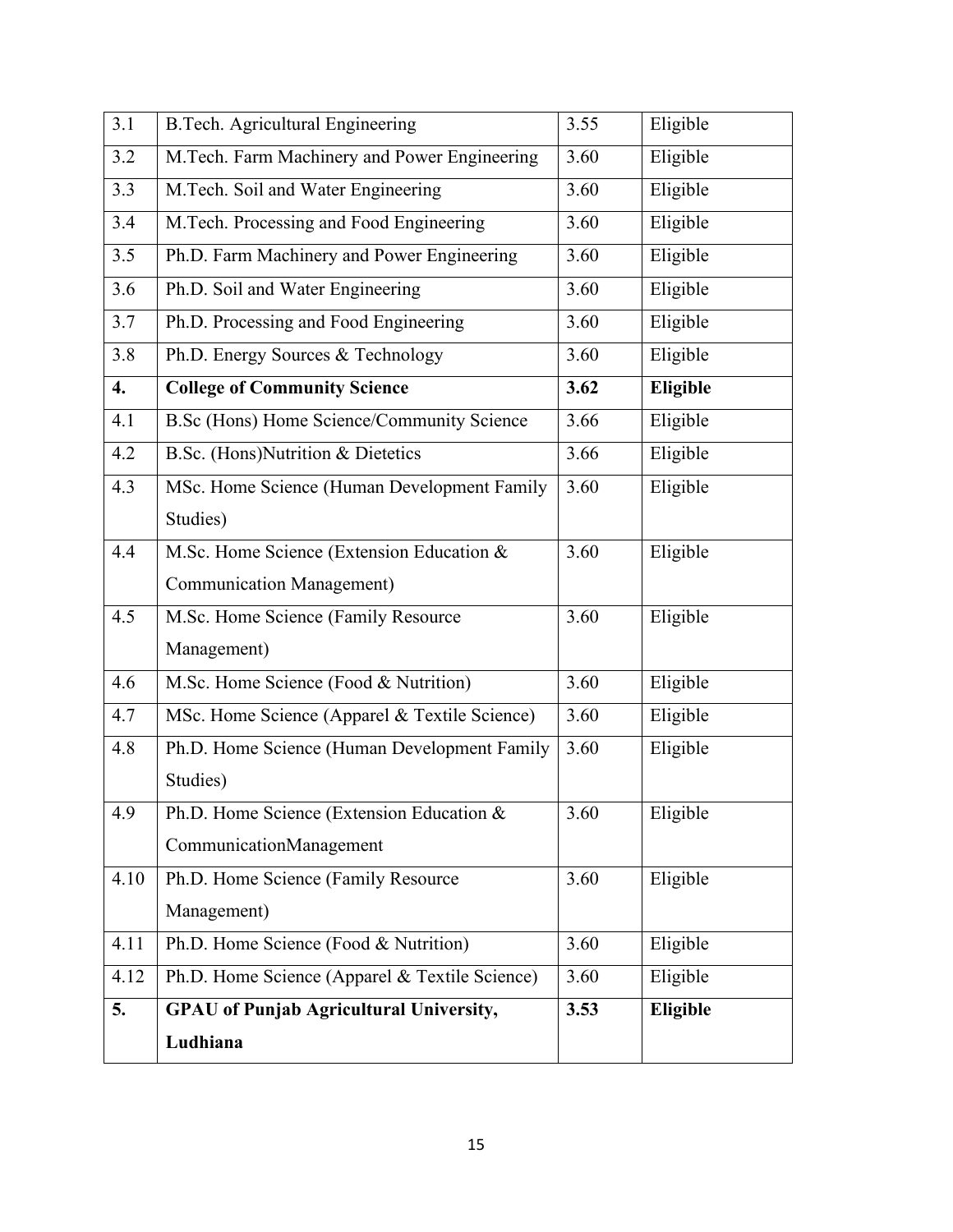- 2.6.2 The PRT has **not evaluated** the following academic programmes as they are not prescribed by Deans Committee/BSMA.
	- BSc Agriculture (6 year integrated programme)
	- Courses in Humanities such as Sociology, Journalism and Mass Communication, etc.
- 2.6.3 Board further approved the necessary correction in PRT report in the section "Accomplishment" regarding Action Taken report submitted by the University.
- 2.6.4 The Punjab Agricultural University, Ludhiana is **approved** for accreditation with score **3.595** and grade **'A+'** for a period of five years.

# **2.7. Dr. M.G.R. Fisheries College and Research Institute, Ponneri (constituent college with Tamil Nadu Dr. J. Jayalalithaa Fisheries University)**

2.7.1 The following colleges and programmes were approved for accreditation for a period of five years with the score mentioned against each:

| S.  | <b>Name of the College</b>                          | <b>Score</b> | <b>Eligibility</b> |
|-----|-----------------------------------------------------|--------------|--------------------|
| No. |                                                     |              |                    |
| 1.  | <b>College of Fisheries and Research Institute,</b> | 2.54         | Eligible           |
|     |                                                     |              |                    |
|     | Ponneri,                                            |              |                    |
| 1.1 | Program: B.F.Sc. in Aquaculture                     | 2.80         | Eligible           |

## **2.8. Palli Siksha Bhavana, Visva-Bharti, Sriniketan, West Bengal**

**2.8.1** The following colleges and programmes were approved for accreditation for a period of five years with the score mentioned against each: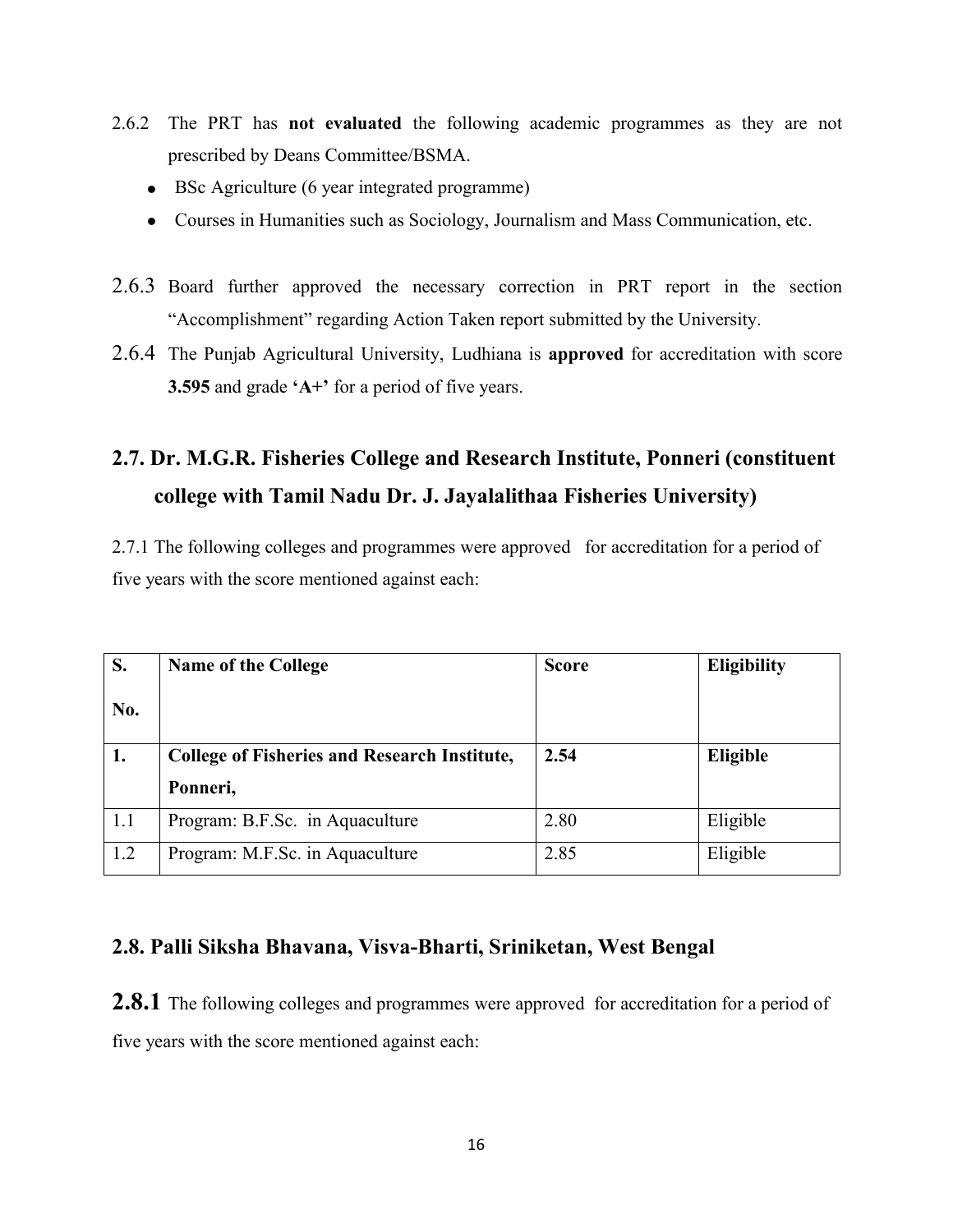| S.  | <b>Name of the College</b>                  | <b>Score</b> | <b>Eligibility</b> |
|-----|---------------------------------------------|--------------|--------------------|
| No. |                                             |              |                    |
| 1.  | Palli Siksha Bhavana, Visva-Bharati,        | 2.80         | Eligible           |
|     | Santineketan, Birbhum, West Bengal          |              |                    |
| 1.1 | Program: B.Sc. (Hons.) Agriculture          | 3.10         | Eligible           |
| 1.2 | Program: M.Sc. (Ag.) Agronomy               | 3.10         | Eligible           |
| 1.3 | M.Sc. (Ag.) Horticulture                    | 3.10         | Eligible           |
| 1.4 | M.Sc. (Ag.) Agricultural Entomology         | 2.90         | Eligible           |
| 1.5 | M.Sc. (Ag.) Plant Pathology                 | 2.75         | Eligible           |
| 1.6 | M.Sc. (Ag.) Agricultural Extension          | 3.30         | Eligible           |
| 1.7 | M.Sc. (Ag.) Soil Science & Agril. Chemistry | 3.50         | Eligible           |
| 1.8 | M.Sc. (Ag.) Genetics & Plant Breeding       | 3.40         | Eligible           |

## **2.9. School of Agriculture, ITM University, Gwalior, MP**

**2.9.1** The following colleges and programmes were approved for accreditation for a period of five years with the score mentioned against each:

- 1. B.Sc. (Hons.) Agriculture is recommended for accreditations.
- 2. PG Programmes of M.Sc. in Agronomy and M.Sc. in Horticulture are **not recommended** for accreditation as the GPAP of both programmes was as 0.75 each, which was less than 2.50.
- 3. Considering M.Sc. as one unit and B.Sc. as second unit, and looking to 50% clearance of B.Sc. (Hons) Agriculture, School of Agriculture, ITM University, Gwalior is accredited for B.Sc. (Hons.) Agriculture programme only for 240 students intake and always should maintain teachers' strength as 121 following accreditation guidelines.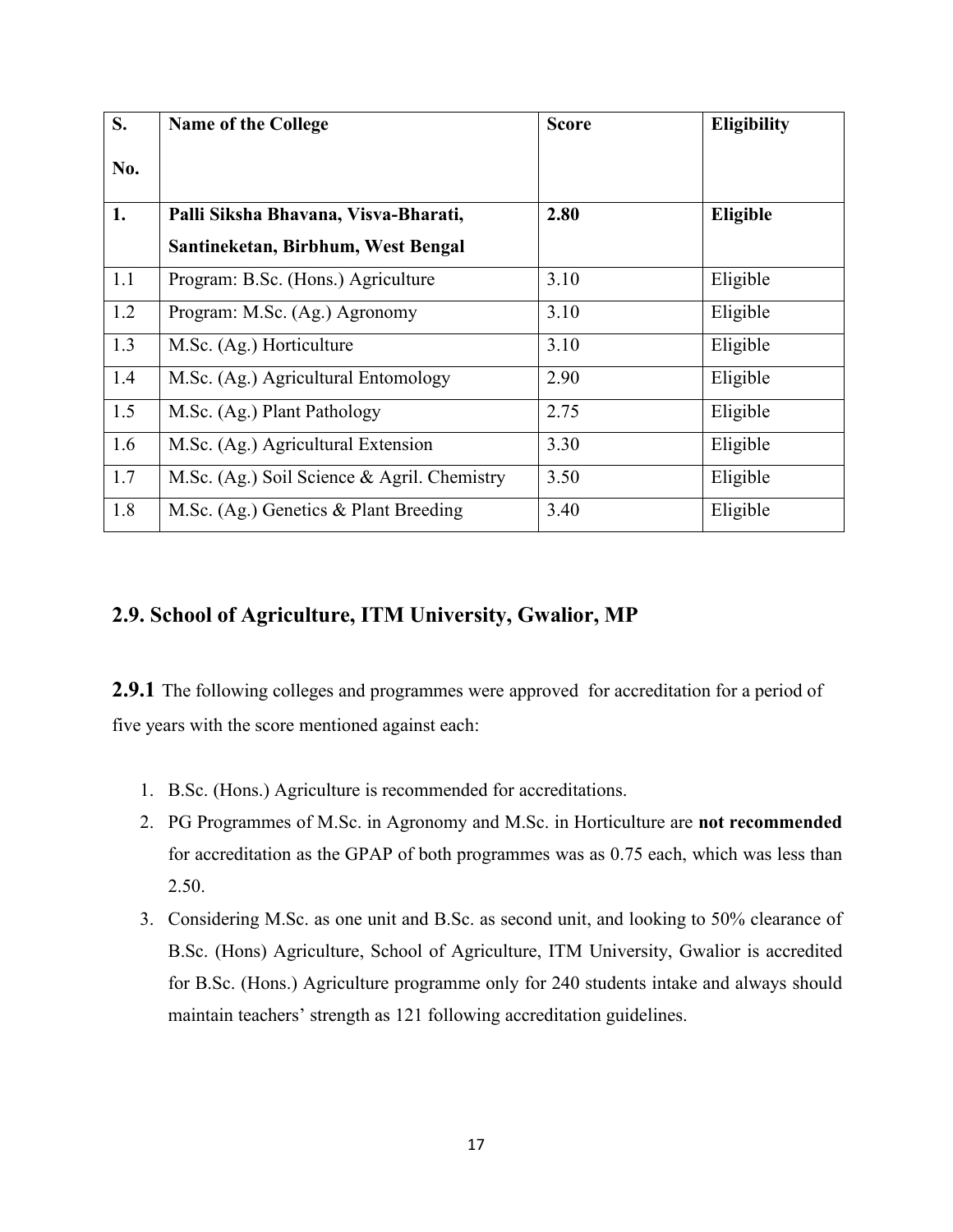| S.No. | <b>Name of the College</b>             | <b>Score</b> | <b>Eligibility</b> |
|-------|----------------------------------------|--------------|--------------------|
|       | School of Agriculture, ITM University, | 2.75         | Eligible           |
|       | Gwalior                                |              |                    |
| 1.1   | Program: B.Sc. (Hons.) Agriculture     | 2.83         | Eligible           |

# **2.10. Faculty of Agriculture, Annamalai University, Annamalainagar, Tamil Nadu**

2.10.1 The following colleges and programmes were approved for accreditation for a period of 2 years with the score mentioned against each:

| SI             | <b>Name of the College/Programme</b>                     | <b>Score</b> | <b>Eligibility for</b> |
|----------------|----------------------------------------------------------|--------------|------------------------|
| N <sub>0</sub> |                                                          |              | Accreditation          |
| $\mathbf{1}$   | <b>Faculty of Agriculture</b>                            | 2.66         | Eligible               |
| 1.1            | <b>B.Sc</b> (Hons) Agriculture                           | 2.56         | Eligible               |
| 1.2            | <b>B.Sc</b> (Hons) Horticulture                          | 2.66         | Eligible               |
| 1.3            | M.Sc (Agri) in Agronomy                                  | 2.60         | Eligible               |
| 1.4            | M.Sc (Agri) in Agricultural Economics                    | 2.60         | Eligible               |
| 1.5            | M.Sc (Agri) in Agribusiness Management                   | 2.60         | Eligible               |
| 1.6            | M.Sc (Agri) in Agricultural Extension                    | 2.60         | Eligible               |
| 1.7            | M.Sc (Agri) in Entomology                                | 2.60         | Eligible               |
| 1.8            | M.Sc (Agri) in Genetics & Plant Breeding                 | 2.60         | Eligible               |
| 1.9            | M.Sc (Agri) in Seed Science & Technology                 | 2.60         | Eligible               |
| 1.10           | M.Sc (Agri) in Agricultural Biotechnology                | 2.60         | Eligible               |
| 1.11           | M.Sc (Agri) in Fruit Science                             | 2.60         | Eligible               |
| 1.12           | M.Sc (Agri) in Vegetable Science                         | 2.60         | Eligible               |
| 1.13           | M.Sc (Agri) in Floriculture & Landscape Architecture     | 2.60         | Eligible               |
| 1.14           | M.Sc. (Agri) in Plantation, Spices, Medicinal & Aromatic | 2.60         | Eligible               |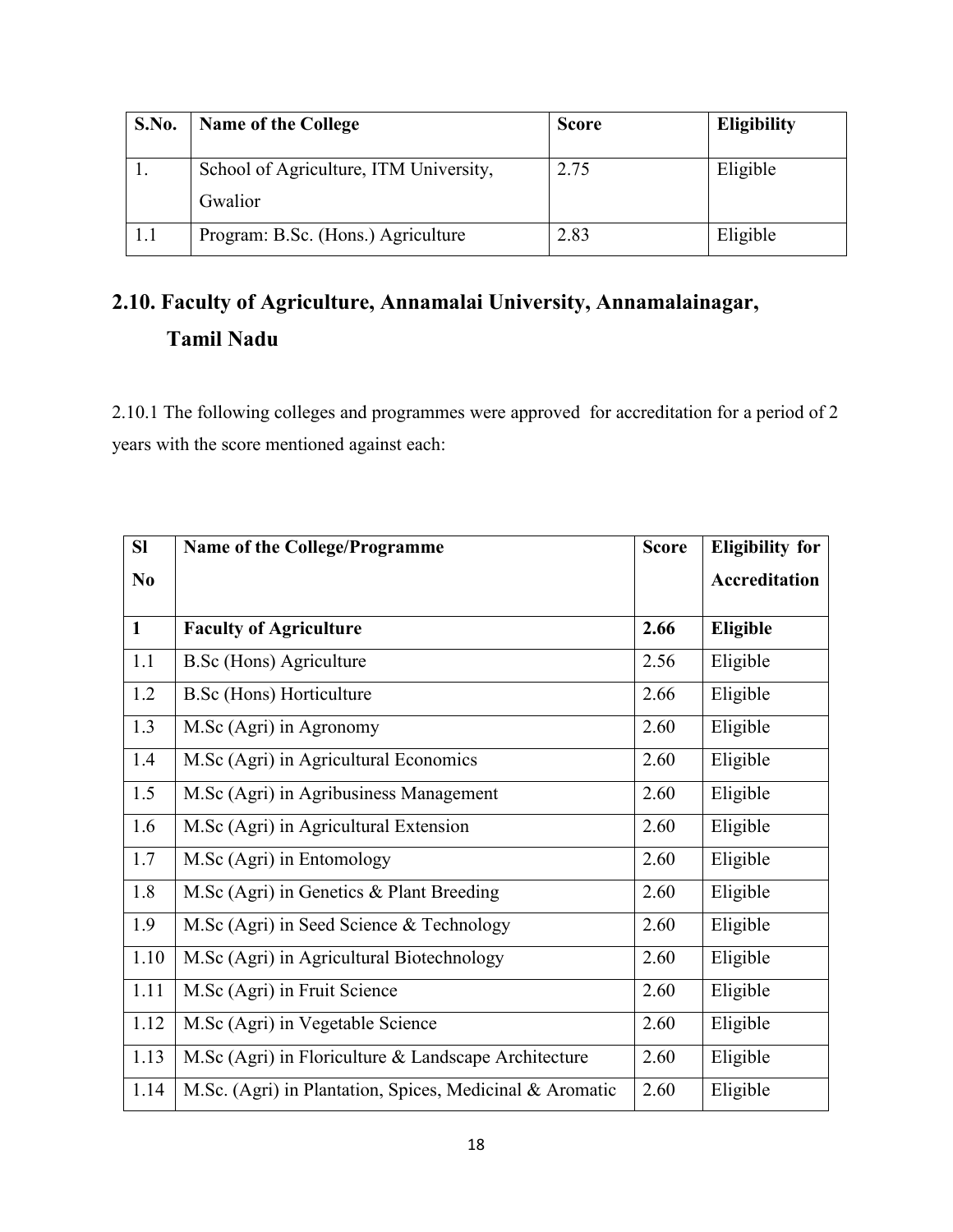|      | Crops                                                |      |          |
|------|------------------------------------------------------|------|----------|
| 1.15 | M.Sc (Agri) inAgricultural Microbiology              | 2.60 | Eligible |
| 1.16 | M.Sc (Agri) in Soil Science & Agricultural Chemistry | 2.60 | Eligible |
| 1.17 | M.Sc (Agri) in Plant Pathology                       | 2.60 | Eligible |
| 2.1  | Ph.D. in Agronomy                                    | 2.70 | Eligible |
| 2.2  | Ph.D. in Agricultural Economics                      | 2.70 | Eligible |
| 2.3  | Ph.D. in Agricultural Extension                      | 2.70 | Eligible |
| 2.4  | Ph.D. in Soil Science & Agricultural Chemistry       | 2.70 | Eligible |
| 2.5  | Ph.D. in Plant Pathology                             | 2.70 | Eligible |
| 2.6  | Ph.D. in Genetics & Plant Breeding                   | 2.70 | Eligible |
| 2.7  | Ph.D. in Agricultural Microbiology                   | 2.70 | Eligible |
| 2.8  | Ph.D. in Seed Science & Technology                   | 2.70 | Eligible |
| 2.9  | Ph.D. in Entomology                                  | 2.70 | Eligible |
| 2.10 | Ph.D. in Horticulture                                | 2.70 | Eligible |

2.10.2 On the satisfactory Action Taken Report to be submitted by the University based on the recommendations suggested in the assessment report of PRT and subsequent verification, accreditation may be considered for another three years.

2.10.3. Based on the feedback received during the meeting, an intake of 600 students per year for B. Sc. (Hons) Agriculture was approved for accreditation.

## **3. Other Agenda**

## **3.1 Accreditation of College of Agriculture, Lembucherra, Tripura**

### **a) Board Recommendations:**

i. The college of Agriculture meets the minimum standards for B.Sc.(Hons) Ag. Degree programmes in terms of infrastructure and provision of faculties. However, the Principal of the College is working under the administrative control of Director of Agriculture, Tripura. In view of this it is essential that the college should ensure its administrative autonomy at the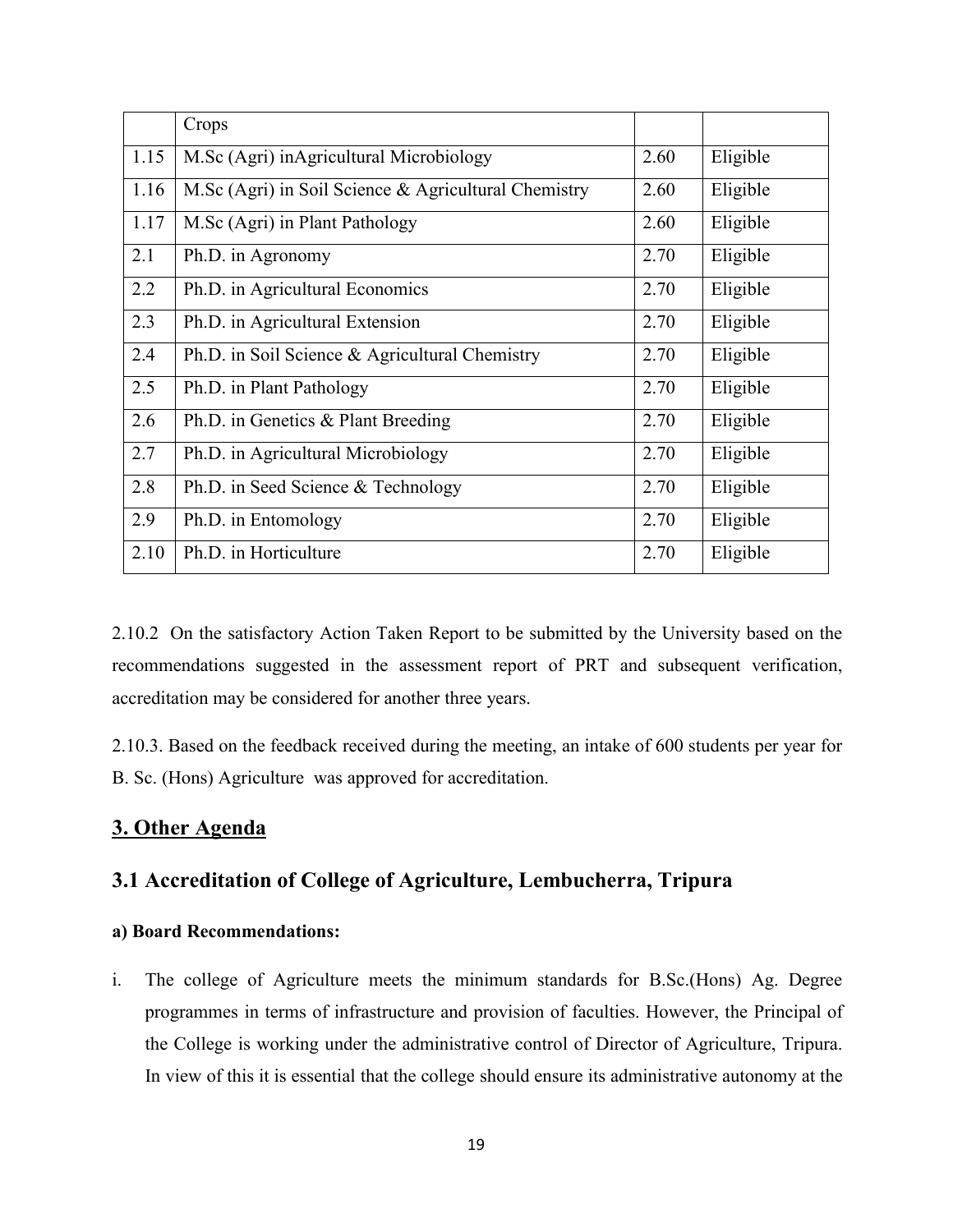level of Principal of the College in terms of all administrative and financial powers as per ICAR/UGC guidelines and also implement the Career Advancement Scheme for the faculty.

ii. The college and its degree programme B.Sc.(Hons) Agriculture may be considered for accreditation only after submission of satisfactory action taken report for the above observations (Point-A) by the college within one year.

#### **b) Action Taken Report submitted by the College/ Department of Agriculture**

- i. Administrative and Financial autonomy at the level of Principal of the College has been granted by Govt. Vide Memo No. F.3(4)-Agri/Extn/2017-18 (part-II)/63-72, dated 6 th April, 2019. The matter regarding fulfillment of the same was also communicated to the board.
- ii. Career Advancement Scheme for the faculties has also been implemented in the College of Agriculture, Tripura and necessary order of the Government of Tripura, for adoption has been issued.

#### **c) Approval**

a. Since the College of Agriculture, Tripura has already addressed the recommendations of the Board. Therefore, College of Agriculture and its programme B. Sc. (Hons) Agriculture were approved for accreditation for a period of two years.

b. For the next accreditation, college has to submit LoI/IEA/ Self Study Report as per new Guidelines.

## **3.2. College of Horticulture and Forestrty, Neri, Hamirpur (Dr. Y. S. Parmar University of Horticulture and Forestry, Nauni, Solan)**

a) **Board Recommendations-** In XXIII meeting, the Peer Review Report was deliberated in the Board along with Self Study Reports, and it was decided to re-verify the SSRs submitted by the university.

b) Visit of DDG, Agril. Education on 03.06.2019 for verification of Self Study Report for accreditation of the college and subsequent report of Dean of the college that DDG, Agril Education was satisfied with the facts & figures given in Self Study Report.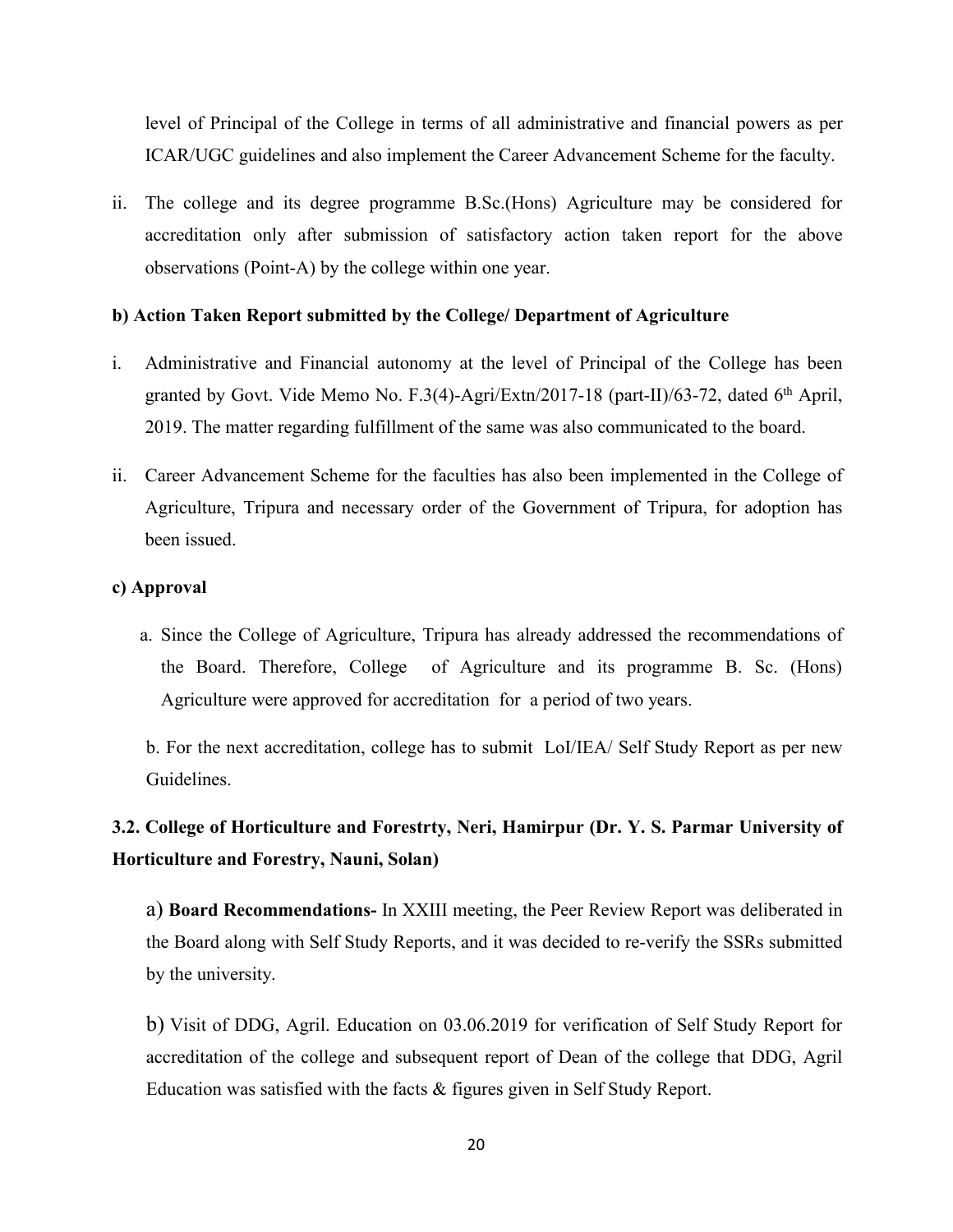c) Based on the above, college was considered for accreditation for a period of five years as recommended by Peer Review Team as below:

- 1.B.Sc. (Hons.) Horticulture
- 2.B.Sc. (Hons.) Forestry
- 3.College of Horticulture and Forestry, Neri, Hamirpur (HP) with score of 2.77 equivalent to B grade.
- d) B. Tech. Biotechnology was not approved for accreditation.

3.3. Public Notice issued by Government of Punjab towards non-recognition of two agricultural colleges namely, School of Agriculture, LPU, Phagwara and College of Agriculture, Gurukashi University, Bhatinda which are accredited by ICAR was deliberated in the Board. Board suggested to seek Guidelines/Criteria adopted by Government of Punjab to recognise the agricultural colleges in State *vis a vis* criteria for accreditation being adopted by the Board. The accreditation secretariat should submit a detailed report in the next Board Meeting.

- 3.4. In order to infuse transparency in the process, on-line mode of IEA/LoI/Compliance invitation, its preliminary examination, consent for submitting Self Study Reports shall be implemented.
- 3.5. Board decided that in case of discussion of agenda of a university/college, the concerned member/representative from the same university be requested to keep away during the discussion.
- 
- 3.6. Frequent repetition of Chairman and Members of PRTs should be avoided.<br>3.7. A National level advertisement in Media should be made regarding ICAR accreditation to create awareness among stakeholders. List of ICAR accredited Universities and Colleges should also be circulated in Media.
- 3.8. A Workshop for prospective PRT Chairman and members should be organised.
- 3.9. The file regarding establishment of Higher Agricultural Education Council should be put up to the Honorable Agriculture Minister with fresh observations.